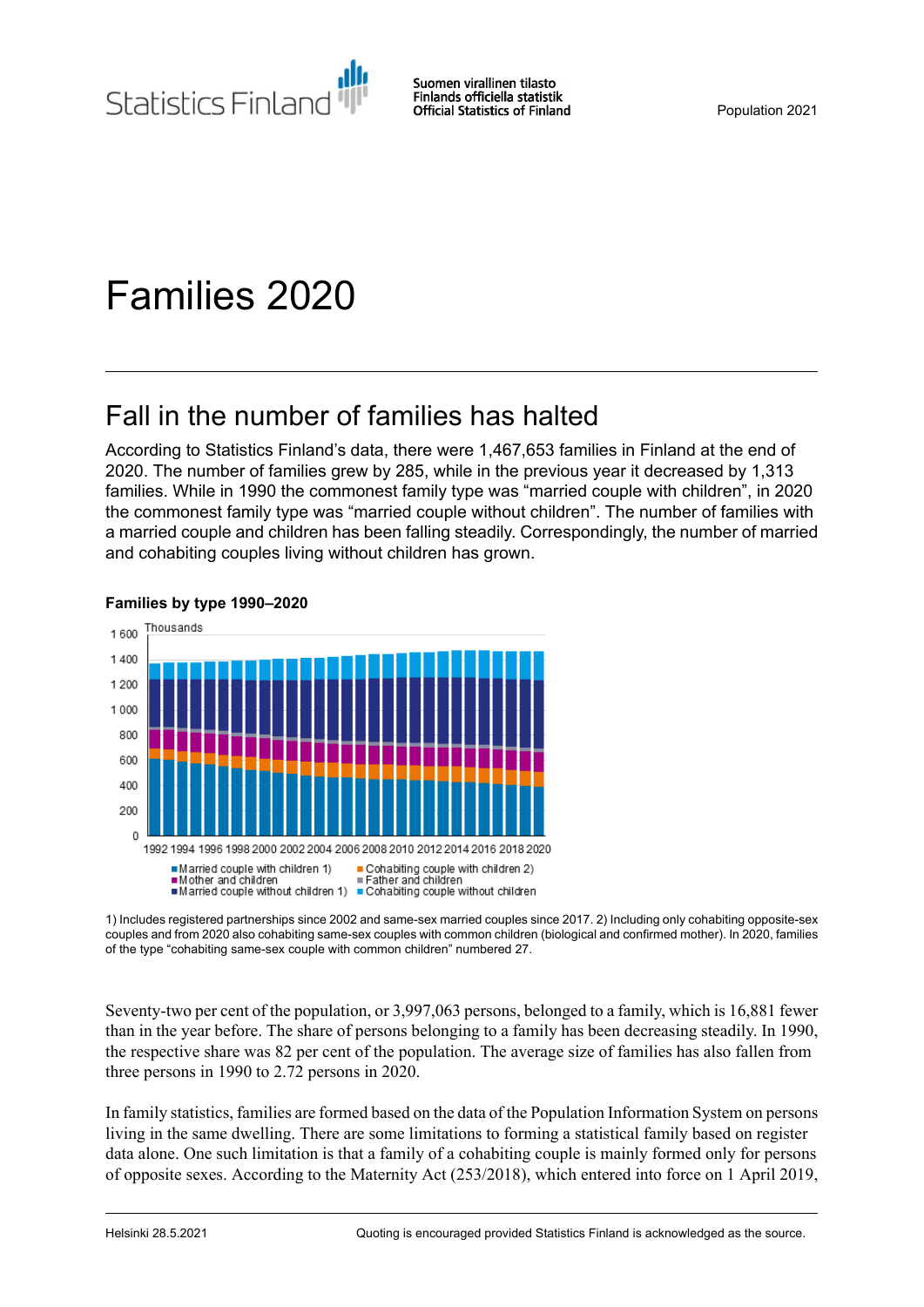a child may have a biological mother and a confirmed mother. As a result of this, female couples with common children have for the first time been counted as cohabiting couples in the family statistics. The second is related to new family forms, such as those where a couple living in a permanent partnership is not living together. The formation of statistical families is described in more detail in the quality description.

### Number of families of a married couple and children decreases further

Examined by family type, 63 per cent of all families were families of married couples. In 2020, the number of families consisting of an opposite-sex married couple and children decreased by 8,966 families from the previous year, which is more than in the past few years. In turn, the number of opposite-sex married couples without children grew by 2,337. When examining all families it should be borne in mind that a child of a family can be of any age, that is, it is not an actual family with underage children (see families with children below).

Twenty-four per cent of families in 2020 were families of cohabiting couples. The number of families consisting cohabiting couple with children grew by 626 from the year before and the number of families without children grew by 6,128. For the time being, no cohabiting couples are formed in the family statistics from same-sex persons living together. The exception to this are female same-sex couples with common children, that is, the maternity has been confirmed (Maternity Act 253/2018): in 2020, there were 27 such cohabiting couples in total.

The number of one-parent families decreased by 81 families. Although the number of families formed by a mother and children decreased by 342, the number of families of a father and children increased by 261. However, the share of one-parent families has remained at 13 per cent.

The number of same-sex married couples increased by 336, while the number of registered couples decreased by 95. The development is a natural continuum of the amendment to the Marriage Act that entered into force at the beginning of March 2017, as a result of which part of registered partners have changed their partnership into marriage and new registered partnerships can no longer be formed. There were 1,059 families of registered couples and 2,654 families of same-sex married couples. Of them, 62 per cent were families of female couples.

In 2020, there were 1.25 million persons living alone, or 33,000 more than in the year before.

## Over half of families with children are families of married couples

The total number of families with children was 556,052. The number declined by 2,250 from the year before. The decrease is 1,413 lower than in the previous year, but on level with the last ten years or so, on average, when the annual decrease has been around 2,000. A family with children has at least one child under the age of 18. The decrease in the number of families with children mainly indicates that the age groups of children coming of age in the families is larger than the new age groups being born. In addition to the size of age groups being born and coming of age, the number is also influenced by other factors, such as international migration.

A total of 37 per cent of the population belonged to families with children. The most common family type of families with children was still a family formed by an opposite-sex married couple, making up 56 per cent of families with children. One-fifth of families with children were families of cohabiting couples. The share of families formed by a mother and children among families with children was also 20 per cent. Even though the number of families formed by a father and children has grown, their number is still very low, four per cent. A same-sex married couple was a parent in 667 families with children and a registered couple in 219 families with children.

### One million underage children in families with children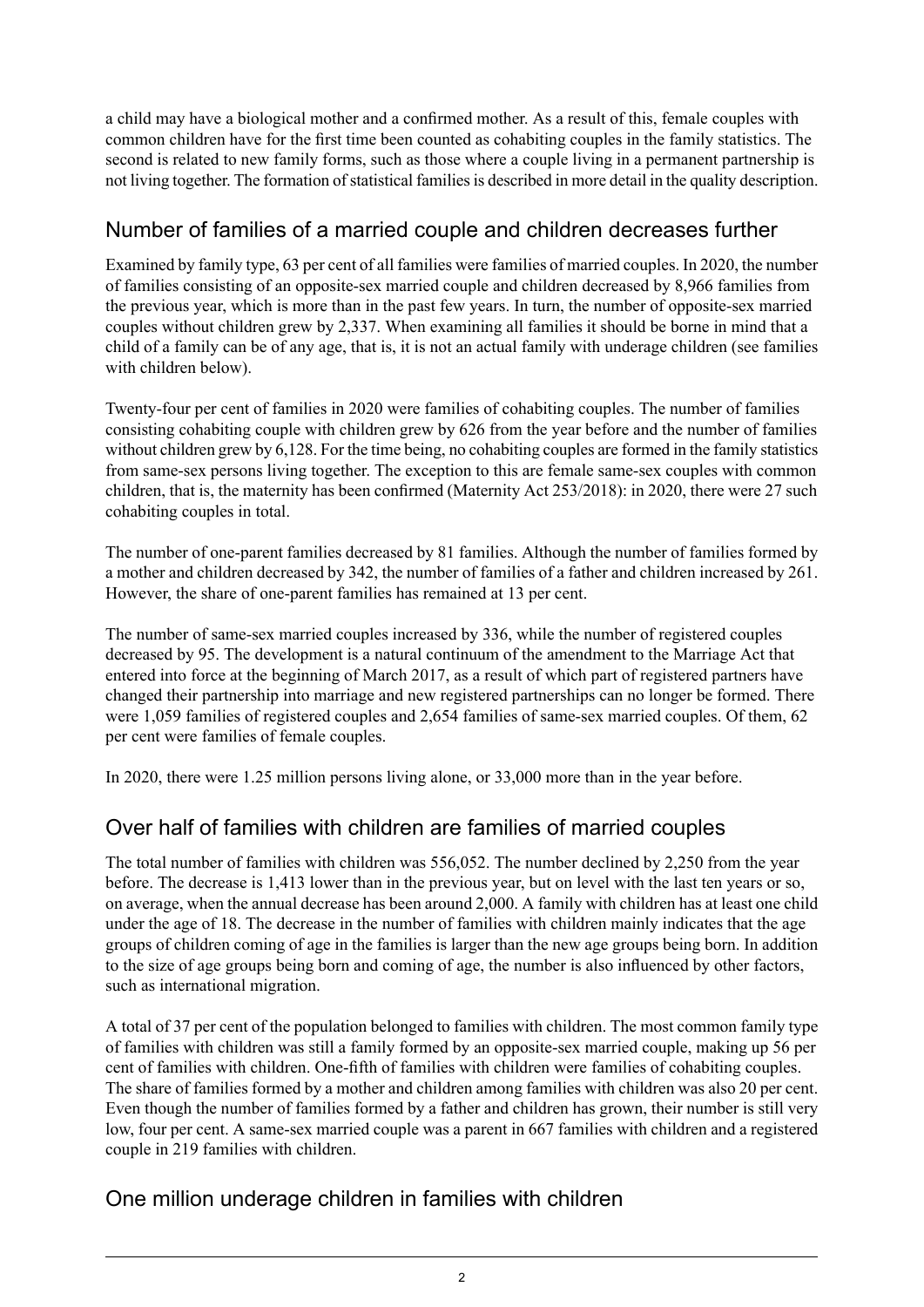There was a total of 1,020,884 underage children in families with children, 7,146 down from the previous year. The average number of children was 1.84 in families with children. The figure has remained stable, although the number of children has declined. Of families with children, 43 per cent had one child, 39 per cent two children and 13 per cent three children. Five per cent of families with children had at least four children aged under 18. The shares have remained unchanged.

In family statistics, children are included in a family based on where they are officially registered. So, in case of divorce, the child is only included in the family of one parent even if the parents would in practice have joint custody. According to the ad hoc module on children's shared residence carried out by Statistics Finland's Labour Force Survey in 2018, there were around 110,000 children living in two homes, of whom 40,000 were living equally much in both homes.

Family statistics describe the size of families in Finland at a given moment and thus do not represent the eventual number of children in families. Children who have moved away from home are not counted as children of the family either.

#### Number of children is relatively highest in families with children in North Ostrobothnia and lowest in Åland

Examined by region, there are differences in the number of children in families with children. The share of families with at least four children is biggest in North Ostrobothnia, 11 per cent, and second biggest in Central Ostrobothnia, ten per cent. In relative terms, the number of families with at least four children is lowest in Åland and Southwest Finland, three per cent. The share of families with one child is highest in Kymenlaakso and Uusimaa, 45 per cent, and lowest in Central Ostrobothnia, 37 per cent.

Compared with 2000, the number of families with at least four children has grown only in Uusimaa, North Ostrobothnia, Pirkanmaa, Åland and Central Finland. In other regions, the number of families with at least four children has decreased: most in South Ostrobothnia, Satakunta, Lapland, North Karelia, and South Savo. Although the numerical change is biggest in Uusimaa, 855, the share has, however, remained unchanged (4%).

#### Nine per cent of families with underage children reconstituted families

At the end of 2020, there were 50,185 reconstituted families. The number of reconstituted families went down by 422 from the previous year. The share of reconstituted families in families with children has remained at nine per cent since 2004. Slightly over one-half, 54 per cent, of the parents of reconstituted families were cohabiting and close on one-half, 46 per cent, were married. Only families of opposite-sex couples are taken into account in reconstituted families.

On average, reconstituted families have two children, i.e. slightly more than families with children in general. Sixty per cent of all children were brought into the family by the mother, 11 per cent by the father and 29 per cent were common children of the parents of reconstituted families. The share of children brought into the family by their mother has remained almost at the same level already for the past quarter of a century. A reconstituted family is a family with at least one child aged under 18 of one parent only.

#### Living together with several generations is rare

In 2020, there were 8,800 families with three generations living together. In the previous year the number was still 9,200. The share of families of three generations was 0.6 per cent of all families in both years. Living together in four generations was even rarer than this: the number of such families was 43 in 2020.

There were 7,500 families with children where three generations lived together in 2020. The number was 300 lower than in the year before. In 2020, a total of 1.3 per cent of families with children were such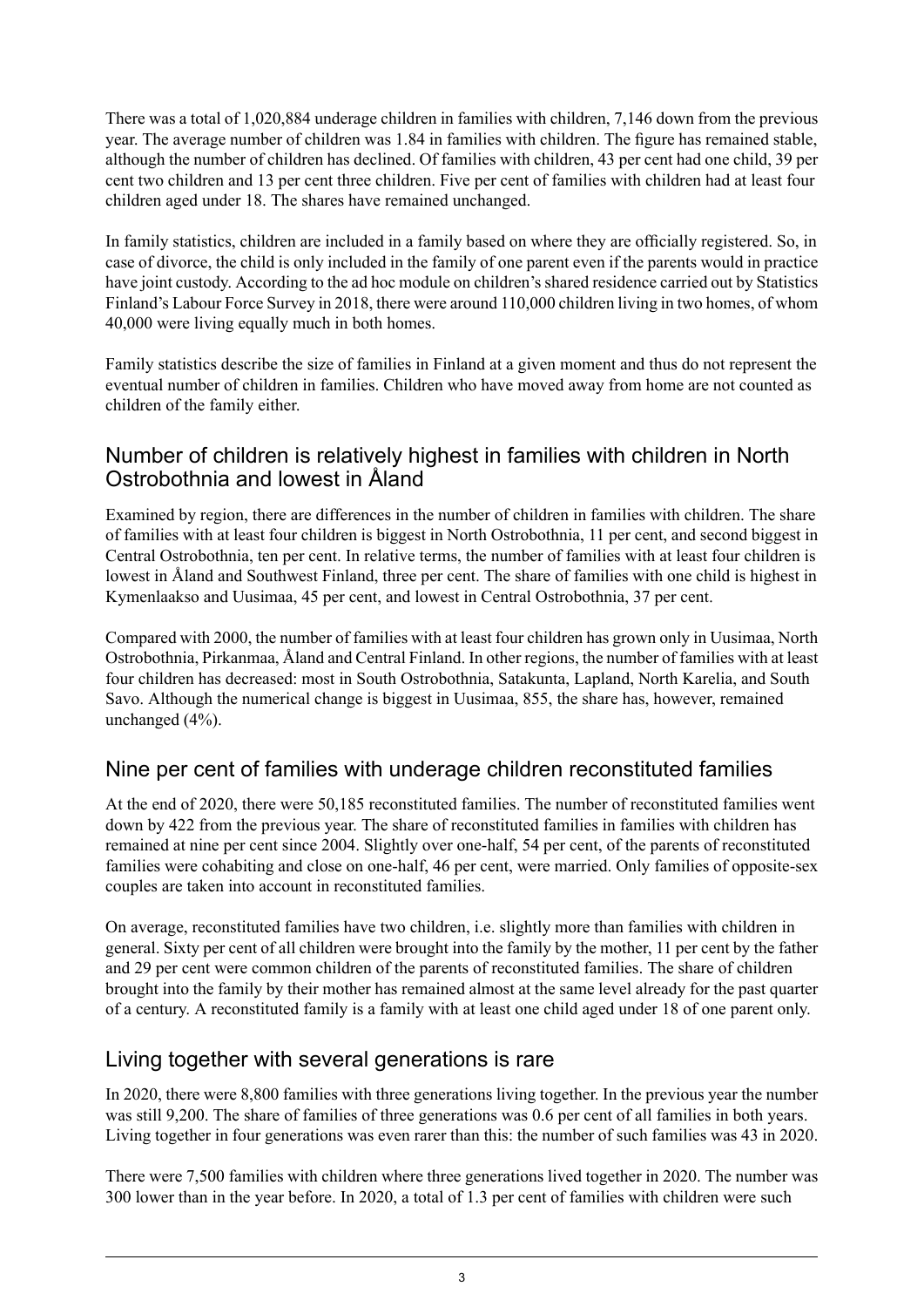families of three generations, 1.4 per cent in the previous year. There were 39 families with children including four generations in 2020.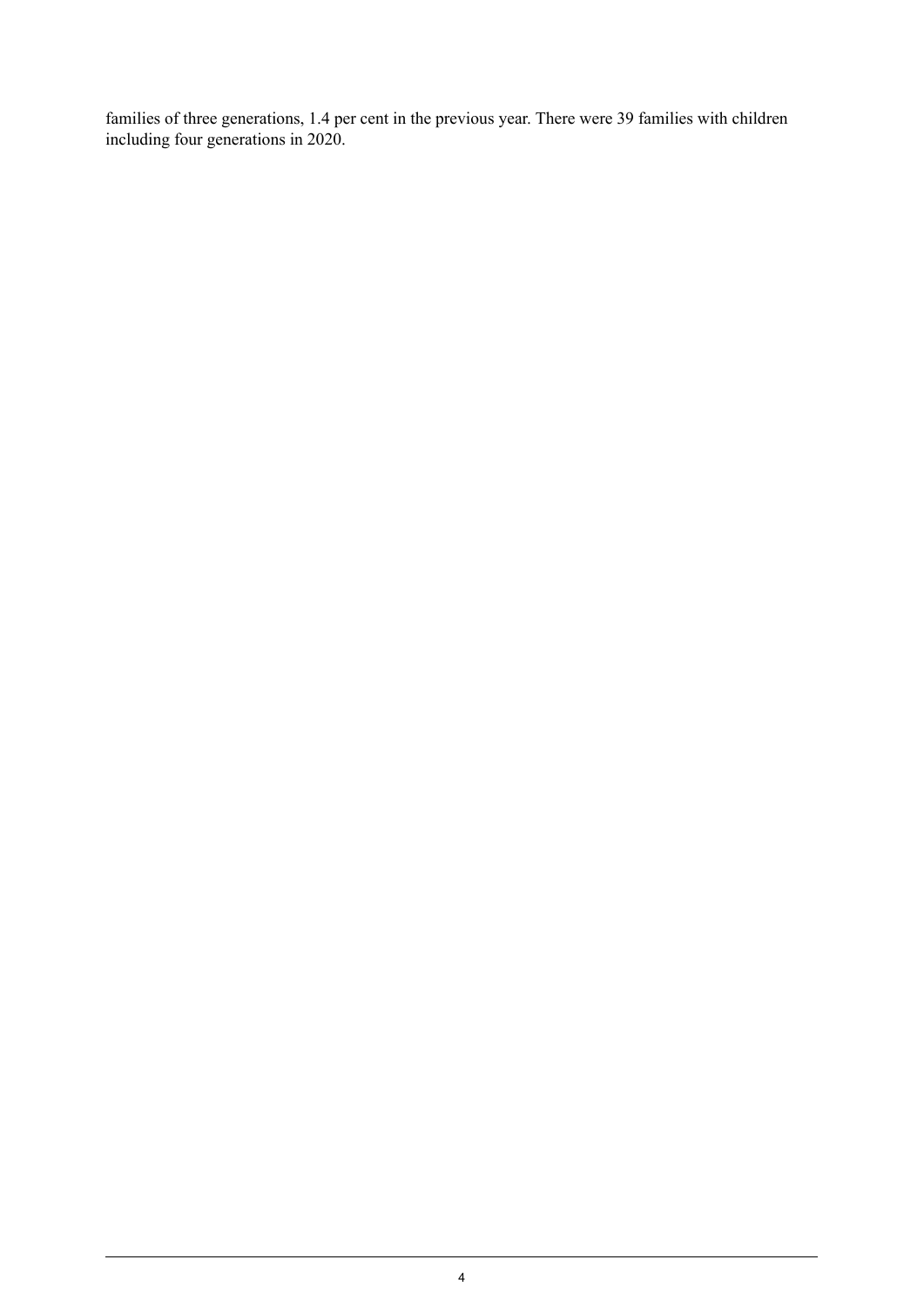#### **Families by type in 1990 to 2020**

| Type of<br>family                                            | 1990                 | 2000      | 2010                                                                                      | 2015                 | 2016                 | 2017    | 2018    | 2019              | 2020    | Change<br>2019-2020 |
|--------------------------------------------------------------|----------------------|-----------|-------------------------------------------------------------------------------------------|----------------------|----------------------|---------|---------|-------------------|---------|---------------------|
| Families<br>total                                            | 1 365 341            |           | 1 401 963 1 455 073 1 475 335 1 475 583 1 471 500 1 468 681                               |                      |                      |         |         | 1467 368 1467 653 |         | 285                 |
| Married<br>opposite-<br>sex<br>couple<br>without<br>children | 364 452              | 436 019   | 513889                                                                                    | 528 539              | 529 697              | 530 404 | 532 304 | 533 910           | 536 247 | 2 3 3 7             |
| Married<br>opposite-<br>sex<br>couple<br>with<br>children    | 640 062              | 514 868   | 446 433                                                                                   | 424 185              | 418 032              | 412 102 | 404 142 | 396 025           | 387 059 | $-8966$             |
| Married<br>same-sex<br>couple,<br>men <sup>1</sup>           | $\ddot{\phantom{a}}$ |           | $\ddotsc$                                                                                 | $\ddot{\phantom{a}}$ | $\ddot{\phantom{a}}$ | 524     | 675     | 784               | 897     | 113                 |
| Married<br>same-sex<br>couple,<br>women<br>1)                |                      | ٠.        | $\ddot{\phantom{0}}$                                                                      | Ξ.                   | ٠.                   | 1 0 4 2 | 1 3 0 5 | 1534              | 1757    | 223                 |
| Cohabiting<br>opposite-<br>sex<br>couple<br>no children      | 123 471              | 160 132   | 195 967                                                                                   | 215 620              | 218 439              | 217 644 | 220 179 | 224 270           | 230 398 | 6 1 28              |
| Cohabiting<br>couple<br>with                                 |                      |           |                                                                                           |                      |                      |         |         |                   |         |                     |
| children <sup>2</sup>                                        | 65896                | 102 581   | 117 254                                                                                   | 122 657              | 123 321              | 123 234 | 122 614 | 122 918           | 123 544 | 626                 |
| Mother and<br>children                                       | 147 297              | 159 432   | 149 651                                                                                   | 150 274              | 151 459              | 152 460 | 152 888 | 152 759           | 152 417 | $-342$              |
| Father and<br>children                                       | 24 163               | 28 931    | 30 278                                                                                    | 31 452               | 31 951               | 32 616  | 33 29 2 | 34 014            | 34 275  | 261                 |
| Registered<br>male<br>couple <sup>1</sup>                    | ٠.                   | $\ddotsc$ | 706                                                                                       | 1 0 2 3              | 1 0 5 2              | 640     | 586     | 547               | 506     | $-41$               |
| Registered<br>female                                         |                      |           |                                                                                           |                      |                      |         |         |                   |         |                     |
| $couple$ <sup><math>1)</math></sup>                          |                      | ٠.        | 895                                                                                       | 1585                 | 1632                 | 834     | 696     | 607               | 553     | $-54$               |
| Family<br>population                                         |                      |           | 4 101 922 4 053 850 4 065 168 4 080 544 4 072 565 4 055 224 4 033 721 4 013 944 3 997 063 |                      |                      |         |         |                   |         | $-16901$            |
| Population<br>31.12.                                         |                      |           | 4 998 478 5 181 115 5 375 276 5 487 308 5 503 297 5 513 130 5 517 919 5 525 292 5 533 793 |                      |                      |         |         |                   |         | 8 5 0 1             |
| Proportion<br>of family<br>population                        | 82,1                 | 78,2      | 75,6                                                                                      | 74,4                 | 74,0                 | 73,6    | 73,1    | 72,6              | 72,2    | $-0,4$              |
| Average<br>size of<br>family                                 | 3,00                 | 2,89      | 2,79                                                                                      | 2,77                 | 2,76                 | 2,76    | 2,75    | 2,74              | 2,72    | $-0,02$             |

1) Families of the type "married same-sex couple with children" numbered 667 and "registered couple with children" 219 in 2020.

Including only cohabiting opposite-sex couples and from 2020 also cohabiting same-sex couples with common children (biological and confirmed mother). In 2020, families of the type "cohabiting same-sex couple with common children" numbered 27. 2)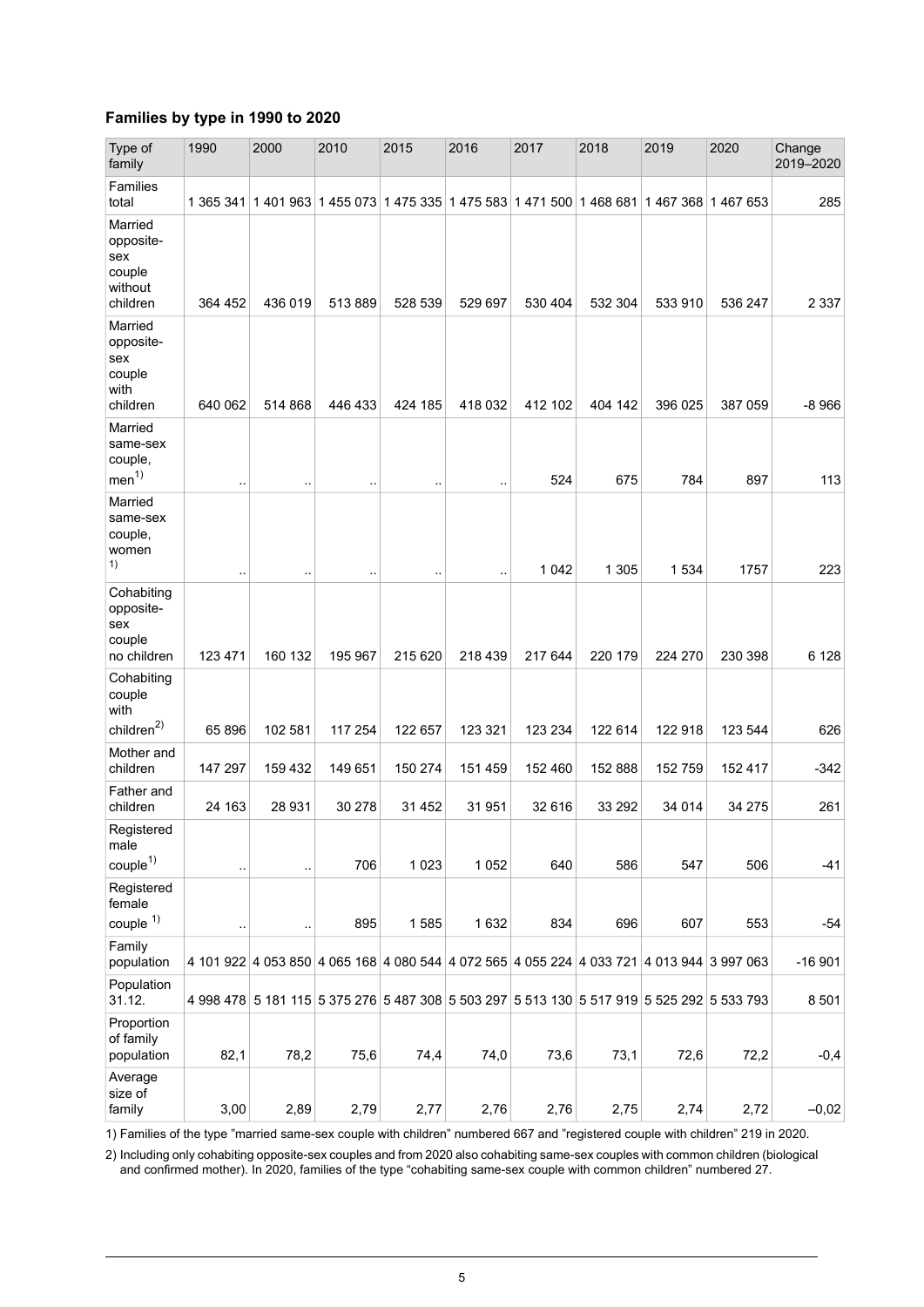## **Contents**

#### **Tables**

#### **Appendix tables**

## Figures

#### **Appendix figures**

| Appendix figure 1. Families by type and age of wife/mother in 2020 (families with father and children by age of |  |
|-----------------------------------------------------------------------------------------------------------------|--|
| Appendix figure 2. Families with underage children by type and age of mother in 20209 (families with father and |  |
|                                                                                                                 |  |
| Appendix figure 4. Families with underage children by number of children and by region in 2020, per cent14      |  |

|--|--|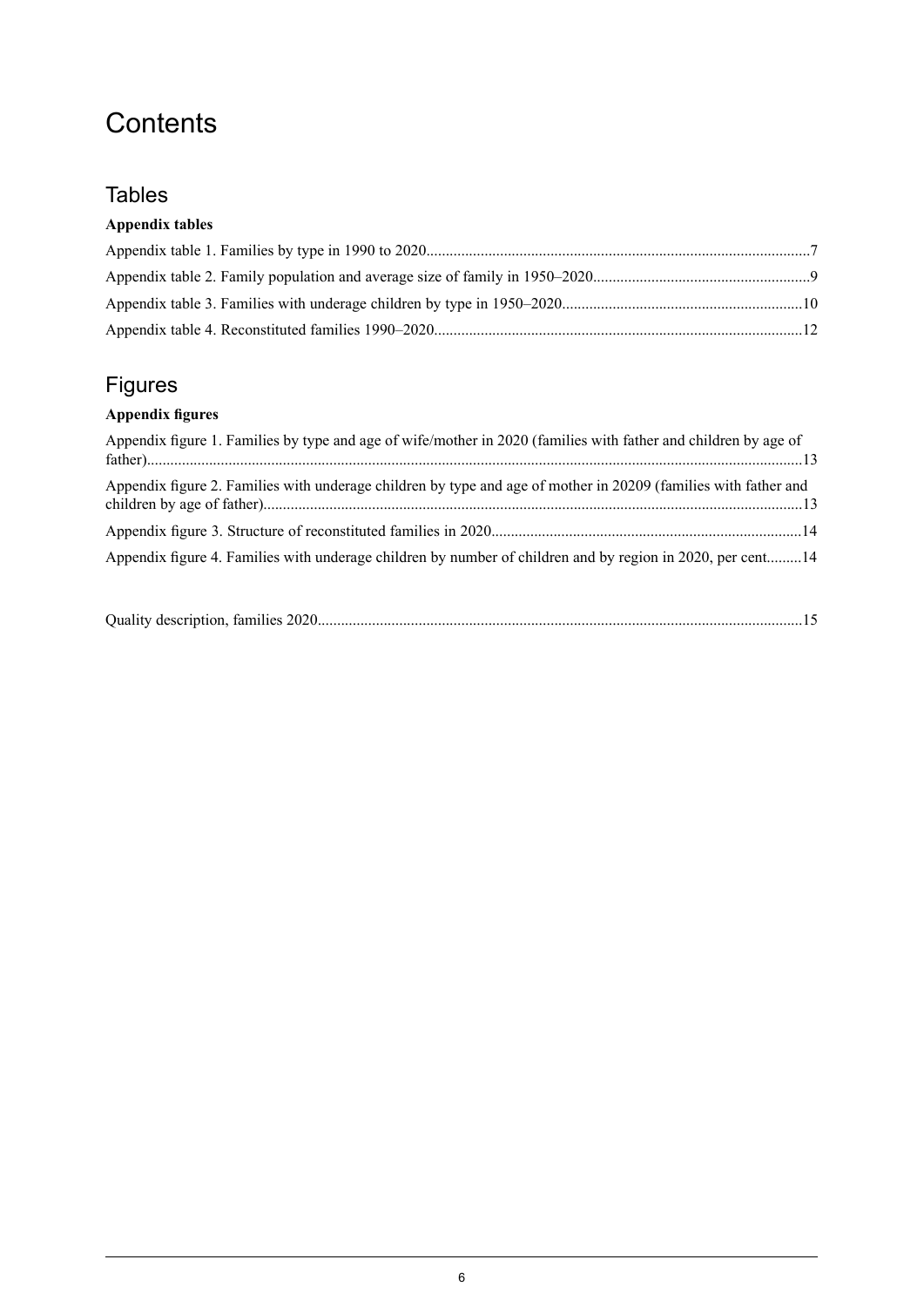## Appendix tables

#### <span id="page-6-0"></span>**Appendix table 1. Families by type in 1990 to 2020**

| Year       | Total       | Married<br>opposite-                 | Married<br>opposite-              | Married Married                             | same-                                         | Cohabiting<br>opposite-   | Cohabiting<br>couple           | Mother<br>and   | Father<br>and | Registered<br>male          | Registered<br>female |
|------------|-------------|--------------------------------------|-----------------------------------|---------------------------------------------|-----------------------------------------------|---------------------------|--------------------------------|-----------------|---------------|-----------------------------|----------------------|
|            |             | sex<br>couple<br>without<br>children | sex<br>couple<br>with<br>children | same-<br>sex<br>couple,<br>men <sup>3</sup> | sex<br>couple,<br>women <sup>3)</sup> without | sex<br>couple<br>children | with<br>children <sup>4)</sup> |                 |               | children children couple 3) | couple <sup>3</sup>  |
| 1950       | 930 572     | 176 650                              | 593 763                           |                                             |                                               | $\cdot$ .                 |                                | 137 803         | 22 3 5 6      | $\ddotsc$                   |                      |
| 1960       | 1 036 270   | 207 897                              | 678 822                           | $\cdot$ .                                   | $\cdot$                                       |                           | $\ddotsc$                      | 129 706         | 19845         | $\ddot{\phantom{a}}$        |                      |
| $1970^{1}$ | 1 153 878   | 260 562                              | 722 001                           | $\cdot$ .                                   | Ω,                                            | 19 100                    |                                | 6 800 126 394   | 19 0 21       | $\ddot{\phantom{0}}$        | $\ddot{\phantom{1}}$ |
| $1980^{2}$ | 1 278 102   | 302 818                              | 711 226                           | $\ddot{\phantom{a}}$                        | μ.                                            | 65 900                    |                                | 36 200 140 725  | 21 233        | $\ddotsc$                   | $\sim$               |
| 1985       | 1 331 971   | 323 584                              | 701 544                           | $\ddotsc$                                   | $\ddotsc$                                     | 87709                     |                                | 46 632 149 399  | 23 103        | $\ddotsc$                   | $\sim$               |
| 1990       | 1 365 341   | 364 452                              | 640 062                           | $\ddotsc$                                   | $\ddot{\phantom{a}}$                          | 123 471                   |                                | 65 896 147 297  | 24 163        | $\ddot{\phantom{a}}$        | $\ddot{\phantom{1}}$ |
| 1991       | $\sim$      | $\sim$                               |                                   | $\cdot$ .                                   | $\cdot$ .                                     | $\cdot$ .                 | $\sim$                         | $\sim$          |               | $\ddot{\phantom{a}}$        | $\bar{\phantom{a}}$  |
| 1992       | 1 374 961   | 376 429                              | 617 303                           |                                             |                                               | 129 031                   |                                | 75 617 151 373  | 25 208        |                             |                      |
| 1993       | 1 377 451   | 380 753                              | 607 921                           | $\ddotsc$                                   | ٠.                                            | 129 429                   |                                | 79 739 153 774  | 25 8 35       |                             | $\ddotsc$            |
| 1994       | 1 379 852   | 388 417                              | 593 787                           |                                             | μ,                                            | 131899                    |                                | 81 755 157 429  | 26 5 65       | $\ddotsc$                   | $\sim$               |
| 1995       | 1 382 970   | 395 953                              | 579 578                           | $\ddotsc$                                   | $\ddot{\phantom{a}}$                          | 135 996                   |                                | 85 309 159 063  | 27 071        | $\ddot{\phantom{a}}$        | $\ldots$             |
| 1996       | 1 386 414   | 403 584                              | 566 686                           | $\ddotsc$                                   | μ.                                            | 140 194                   |                                | 88 906 159 563  | 27 481        | $\ddotsc$                   | $\sim$               |
| 1997       | 1 389 920   | 410 743                              | 553 729                           |                                             | $\cdot$ .                                     | 144 557                   |                                | 93 058 159 918  | 27915         |                             | $\epsilon$           |
| 1998       | 1 393 793   | 418 927                              | 539 899                           | $\cdot$ .                                   | .,                                            | 150 272                   |                                | 96 228 160 059  | 28 4 08       | $\ddot{\phantom{a}}$        | $\cdot$              |
| 1999       | 1 397 660   | 427 138                              | 526 257                           |                                             |                                               | 155 476                   |                                | 99 922 160 157  | 28710         |                             | $\ddot{\phantom{1}}$ |
| 2000       | 1 401 963   | 436 019                              | 514 868                           | $\ddot{\phantom{a}}$                        | $\ddotsc$                                     | 160 132                   |                                | 102 581 159 432 | 28 931        | $\ddotsc$                   | $\ldots$             |
| 2001       | 1 407 759   | 446 404                              | 501 981                           | $\ddotsc$                                   | $\ddotsc$                                     | 166 601                   |                                | 105 399 158 440 | 28 9 34       | $\sim$                      | $\epsilon$ .         |
| 2002       | 1 4 1 9 4 7 | 454 977                              | 492 524                           | $\ddotsc$                                   | $\ddot{\phantom{a}}$                          | 170 368                   |                                | 107 443 157 143 | 29 0 93       | 207                         | 192                  |
| 2003       | 1 415 104   | 462 561                              | 483 140                           | $\cdot$ .                                   | .,                                            | 174 144                   |                                | 109 672 156 235 | 29 3 5 2      | 271                         | 275                  |
| 2004       | 1 420 781   | 471 962                              | 475 705                           |                                             |                                               | 177 095                   |                                | 111 294 154 851 | 29 192        | 325                         | 357                  |
| 2005       | 1 426 002   | 481 209                              | 468 266                           | $\ddotsc$                                   | μ.                                            | 180 590                   |                                | 112 847 153 024 | 29 238        | 398                         | 430                  |
| 2006       | 1 431 376   | 488 880                              | 461 569                           | $\ddotsc$                                   | μ.                                            | 184 732                   |                                | 114 671 151 475 | 29 101        | 455                         | 493                  |
| 2007       | 1 437 709   | 496 814                              | 456 235                           | $\ddotsc$                                   | $\ddot{\phantom{a}}$                          | 188 172                   |                                | 115 860 150 251 | 29 288        | 527                         | 562                  |
| 2008       | 1 444 386   | 504 728                              | 452 180                           | $\ddotsc$                                   | $\ddotsc$                                     | 191 177                   |                                | 115 966 149 631 | 29 4 60       | 579                         | 665                  |
| 2009       | 1 450 488   | 509 916                              | 448 897                           | $\cdot$                                     | $\ldots$                                      | 193 894                   |                                | 116 797 149 823 | 29 7 65       | 625                         | 771                  |
| 2010       | 1 455 073   | 513889                               | 446 433                           | $\ddotsc$                                   | à.                                            | 195 967                   |                                | 117 254 149 651 | 30 278        | 706                         | 895                  |
| 2011       | 1 460 570   | 518 550                              | 442 257                           | $\ddotsc$                                   | ٠.                                            | 200 171                   |                                | 118 054 149 196 | 30 534        | 773                         | 1 0 3 5              |
| 2012       | 1 465 733   | 523 221                              | 439 194                           | $\ddotsc$                                   | $\ddotsc$                                     | 203 334                   |                                | 118 136 149 143 | 30 714        | 829                         | 1 1 6 2              |
| 2013       | 1 471 085   | 525 933                              | 434 571                           | $\cdot$ .                                   | ٠.                                            | 208 264                   |                                | 120 040 149 110 | 30 955        | 905                         | 1 307                |
| 2014       | 1 473 666   | 527 238                              | 429 811                           | $\cdot$ .                                   | ٠.                                            | 211 673                   |                                | 121 499 149 668 | 31 342        | 991                         | 1444                 |
| 2015       | 1 475 335   | 528 539                              | 424 185                           | $\cdot$                                     | ò,                                            | 215 620                   |                                | 122 657 150 274 | 31 4 52       | 1023                        | 1585                 |
| 2016       | 1 475 583   | 529 697                              | 418 032                           | $\ddot{\phantom{0}}$                        |                                               | 218 439                   |                                | 123 321 151 459 | 31 951        | 1 0 5 2                     | 1632                 |
| 2017       | 1 471 500   | 530 404                              | 412 102                           | 524                                         | 1 0 4 2                                       | 217 644                   |                                | 123 234 152 460 | 32 616        | 640                         | 834                  |
| 2018       | 1468681     | 532 304                              | 404 142                           | 675                                         | 1 3 0 5                                       | 220 179                   |                                | 122 614 152 888 | 33 29 2       | 586                         | 696                  |
| 2019       | 1 467 368   | 533 910                              | 396 025                           | 784                                         | 1 5 3 4                                       | 224 270                   |                                | 122 918 152 759 | 34 014        | 547                         | 607                  |
| 2020       | 1 467 653   | 536 247                              | 387 059                           | 897                                         | 1757                                          | 230 398                   |                                | 123 544 152 417 | 34 275        | 506                         | 553                  |
| Percentage |             |                                      |                                   |                                             |                                               |                           |                                |                 |               |                             |                      |
| 1950       | 100,0       | 19,0                                 | 63,8                              | $\ddot{\phantom{1}}$                        | $\ddot{\phantom{0}}$                          | ٠.                        |                                | 14,8            | 2,4           |                             | $\cdot$ .            |
| 1960       | 100,0       | 20,1                                 | 65,5                              | $\ddotsc$                                   | $\cdot$ .                                     | $\cdot$ .                 | $\ddotsc$                      | 12,5            | 1,9           | $\ddotsc$                   | $\sim$               |
| 1970       | 100,0       | 22,6                                 | 62,6                              | $\ddotsc$                                   | $\ddotsc$                                     | 1,7                       | 0,6                            | 11,0            | 1,6           | $\cdot$                     | $\ddot{\phantom{1}}$ |
| 1980       | 100,0       | 23,7                                 | 55,6                              | $\cdot$ .                                   | $\cdot$                                       | 5,2                       | 2,8                            | 11,0            | 1,7           | $\cdot$ :                   | $\cdot$ .            |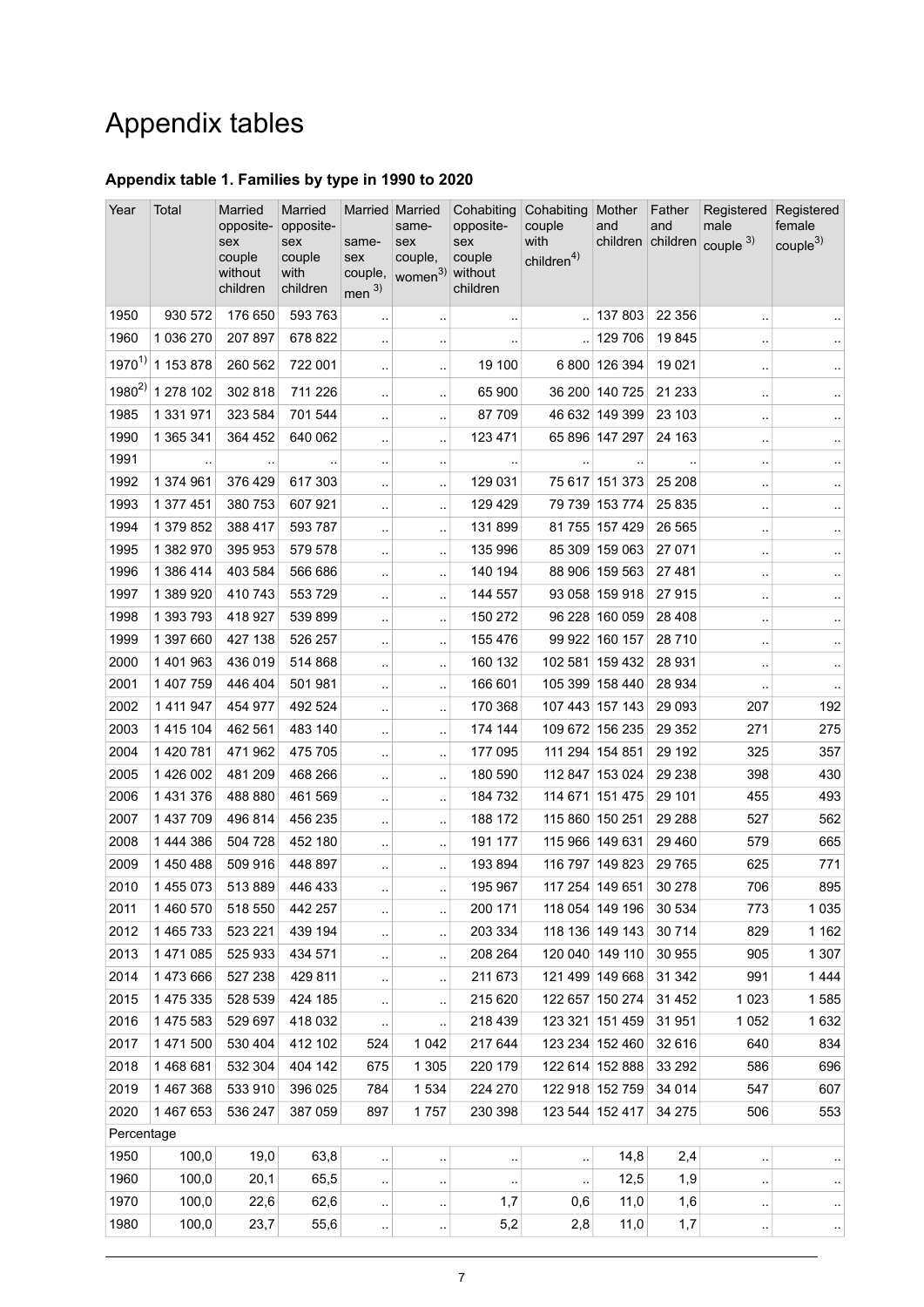| Year | Total | Married<br>opposite-<br>sex<br>couple<br>without<br>children | Married<br>opposite-<br>sex<br>couple<br>with<br>children | Married Married<br>same-<br>sex<br>couple,<br>men $3)$ | same-<br>sex<br>couple,<br>women <sup>3)</sup> without | Cohabiting<br>opposite-<br>sex<br>couple<br>children | Cohabiting<br>couple<br>with<br>children <sup>4)</sup> | Mother<br>and | Father<br>and | Registered<br>male<br>children children couple 3) | Registered<br>female<br>couple <sup>3</sup> |
|------|-------|--------------------------------------------------------------|-----------------------------------------------------------|--------------------------------------------------------|--------------------------------------------------------|------------------------------------------------------|--------------------------------------------------------|---------------|---------------|---------------------------------------------------|---------------------------------------------|
| 1985 | 100,0 | 24,3                                                         | 52,7                                                      | ٠.                                                     | $\ldots$                                               | 6,6                                                  | 3,5                                                    | 11,2          | 1,7           | $\ddot{\phantom{1}}$ .                            |                                             |
| 1990 | 100,0 | 26,7                                                         | 46,9                                                      | $\ddot{\phantom{0}}$                                   | $\ddot{\phantom{1}}$                                   | 9,0                                                  | 4,8                                                    | 10,8          | 1,8           | $\cdot$                                           |                                             |
| 1991 |       |                                                              |                                                           | $\cdot$                                                | $\cdot$ .                                              |                                                      |                                                        |               |               | $\ddot{\phantom{0}}$                              |                                             |
| 1992 | 100,0 | 27,4                                                         | 44,9                                                      | $\ddotsc$                                              | $\cdot$ .                                              | 9,4                                                  | 5,5                                                    | 11,0          | 1,8           | $\ddot{\phantom{0}}$                              |                                             |
| 1993 | 100,0 | 27,6                                                         | 44,1                                                      | $\ddotsc$                                              | $\ddot{\phantom{1}}$                                   | 9,4                                                  | 5,8                                                    | 11,2          | 1,9           | $\ddotsc$                                         |                                             |
| 1994 | 100,0 | 28,1                                                         | 43,0                                                      | $\ddotsc$                                              | $\ddot{\phantom{1}}$                                   | 9,6                                                  | 5,9                                                    | 11,4          | 1,9           | $\ddot{\phantom{1}}$ .                            |                                             |
| 1995 | 100,0 | 28,6                                                         | 41,9                                                      | $\ddotsc$                                              | $\cdot$ .                                              | 9,8                                                  | 6,2                                                    | 11,5          | 2,0           | $\ddot{\phantom{1}}$ .                            |                                             |
| 1996 | 100,0 | 29,1                                                         | 40,9                                                      | $\ddot{\phantom{1}}$                                   | $\bar{\phantom{a}}$                                    | 10,1                                                 | 6,4                                                    | 11,5          | 2,0           | $\ddot{\phantom{0}}$                              |                                             |
| 1997 | 100,0 | 29,6                                                         | 39,8                                                      | .,                                                     | $\ddot{\phantom{1}}$                                   | 10,4                                                 | 6,7                                                    | 11,5          | 2,0           | $\cdot$                                           |                                             |
| 1998 | 100,0 | 30,1                                                         | 38,7                                                      | $\ddotsc$                                              | $\ddotsc$                                              | 10,8                                                 | 6,9                                                    | 11,5          | 2,0           | $\ddotsc$                                         |                                             |
| 1999 | 100,0 | 30,6                                                         | 37,7                                                      | $\ddotsc$                                              | $\ddot{\phantom{a}}$                                   | 11,1                                                 | 7,1                                                    | 11,5          | 2,1           | $\cdot$                                           |                                             |
| 2000 | 100,0 | 31,1                                                         | 36,7                                                      | $\ddotsc$                                              | $\ddot{\phantom{1}}$                                   | 11,4                                                 | 7,3                                                    | 11,4          | 2,1           | $\ddot{\phantom{a}}$                              | $\ddotsc$                                   |
| 2001 | 100,0 | 31,7                                                         | 35,7                                                      | ٠.                                                     | $\ddotsc$                                              | 11,8                                                 | 7,5                                                    | 11,3          | 2,1           |                                                   | $\ddotsc$                                   |
| 2002 | 100,0 | 32,2                                                         | 34,9                                                      | .,                                                     | $\bar{\phantom{a}}$                                    | 12,1                                                 | 7,6                                                    | 11,1          | 2,1           | 0,0                                               | $_{0,0}$                                    |
| 2003 | 100,0 | 32,7                                                         | 34,1                                                      | $\ddot{\phantom{0}}$                                   | $\ddotsc$                                              | 12,3                                                 | 7,8                                                    | 11,0          | 2,1           | 0,0                                               | 0,0                                         |
| 2004 | 100,0 | 33,2                                                         | 33,5                                                      | $\ddotsc$                                              | $\ldots$                                               | 12,5                                                 | 7,8                                                    | 10,9          | 2,1           | 0,0                                               | 0,0                                         |
| 2005 | 100,0 | 33,7                                                         | 32,8                                                      | $\ddotsc$                                              | $\ddot{\phantom{a}}$                                   | 12,7                                                 | 7,9                                                    | 10,7          | 2,1           | 0,0                                               | 0,0                                         |
| 2006 | 100,0 | 34,2                                                         | 32,2                                                      | .,                                                     | $\ddot{\phantom{1}}$                                   | 12,9                                                 | 8,0                                                    | 10,6          | 2,0           | 0,0                                               | 0,0                                         |
| 2007 | 100,0 | 34,6                                                         | 31,7                                                      | $\ddotsc$                                              | $\ddot{\phantom{1}}$                                   | 13,1                                                 | 8,1                                                    | 10,5          | 2,0           | 0,0                                               | 0,0                                         |
| 2008 | 100,0 | 34,9                                                         | 31,3                                                      | $\cdot$                                                | $\ddot{\phantom{a}}$                                   | 13,2                                                 | 8,0                                                    | 10,4          | 2,0           | 0,0                                               | 0,0                                         |
| 2009 | 100,0 | 35,2                                                         | 30,9                                                      | $\ddot{\phantom{0}}$                                   | $\ldots$                                               | 13,4                                                 | 8,1                                                    | 10,3          | 2,1           | 0,0                                               | 0,1                                         |
| 2010 | 100,0 | 35,3                                                         | 30,7                                                      |                                                        | $\ddotsc$                                              | 13,5                                                 | 8,1                                                    | 10,3          | 2,1           | 0,0                                               | 0,1                                         |
| 2011 | 100,0 | 35,5                                                         | 30,3                                                      |                                                        | $\ddot{\phantom{1}}$                                   | 13,7                                                 | 8,1                                                    | 10,2          | 2,1           | 0,1                                               | 0,1                                         |
| 2012 | 100,0 | 35,7                                                         | 30,0                                                      | $\ddotsc$                                              | $\ddot{\phantom{1}}$                                   | 13,9                                                 | 8,1                                                    | 10,2          | 2,1           | 0,1                                               | 0,1                                         |
| 2013 | 100,0 | 35,8                                                         | 29,5                                                      | ٠.                                                     | $\cdot$ .                                              | 14,2                                                 | 8,2                                                    | 10,1          | 2,1           | 0,1                                               | 0,1                                         |
| 2014 | 100,0 | 35,8                                                         | 29,2                                                      | .,                                                     | $\ddot{\phantom{1}}$                                   | 14,4                                                 | 8,2                                                    | 10,2          | 2,1           | 0,1                                               | 0,1                                         |
| 2015 | 100,0 | 35,8                                                         | 28,8                                                      | $\ddot{\phantom{0}}$                                   | $\ddot{\phantom{a}}$                                   | 14,6                                                 | 8,3                                                    | 10,2          | 2,1           | 0,1                                               | 0,1                                         |
| 2016 | 100,0 | 35,9                                                         | 28,3                                                      | .,                                                     | $\ddot{\phantom{1}}$                                   | 14,8                                                 | 8,4                                                    | 10,3          | 2,2           | 0,1                                               | 0,1                                         |
| 2017 | 100,0 | 36,0                                                         | 28,0                                                      | 0,0                                                    | 0,0                                                    | 14,8                                                 | 8,4                                                    | 10,4          | 2,2           | 0,0                                               | 0,1                                         |
| 2018 | 100,0 | 36,2                                                         | 27,5                                                      | 0,0                                                    | 0,1                                                    | 15,0                                                 | 8,3                                                    | 10,4          | 2,3           | 0,0                                               | 0,0                                         |
| 2019 | 100,0 | 36,4                                                         | 27,0                                                      | 0,1                                                    | 0,1                                                    | 15,3                                                 | 8,4                                                    | 10,4          | 2,3           | 0,0                                               | 0,0                                         |
| 2020 | 100,0 | 36,5                                                         | 26,4                                                      | 0,1                                                    | 0,1                                                    | 15,7                                                 | 8,4                                                    | 10,4          | 2,3           | 0,0                                               | 0,0                                         |

1) The breakdown of the census by type of family has been revised on the basis of interview surveys (Aromaa, Cantell, Jaakkola: Avoliitto (Consensual Union), Research Institute of Legal Policy 49, Helsinki 1981).

2) The breakdown of the census by type of family has been revised on the basis of the 1981 register-based material on families and cohabiting couples.

3) In 2020, families of the types "married same-sex couple with children" numbered 693 and "registered couple with children" numbered 229.

4) Including only cohabiting opposite-sex couples and from 2020 also cohabiting same-sex couples with common children (biological and confirmed mother). In 2020, families of the type "cohabiting same-sex couple with common children" numbered 27.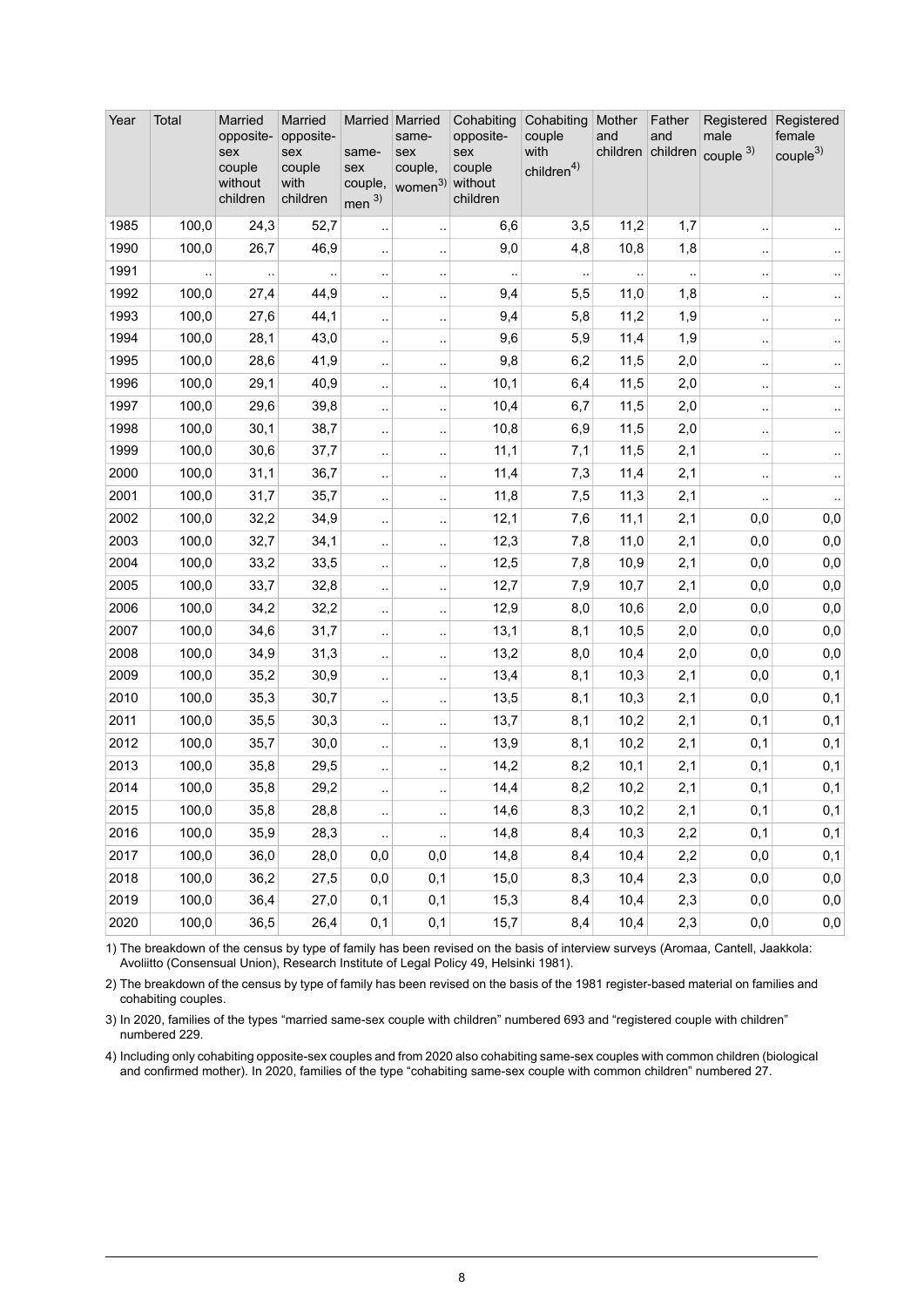<span id="page-8-0"></span>

| Year | Families,<br>total | Family<br>population | Whole<br>population of family | Proportion<br>population,% | Average<br>size<br>of family |  |
|------|--------------------|----------------------|-------------------------------|----------------------------|------------------------------|--|
| 1950 | 930 572            | 3457474              | 4 0 29 8 0 3                  | 85,8                       | 3,72                         |  |
| 1960 | 1 036 270          | 3855037              | 4 446 222                     | 86,7                       | 3,72                         |  |
| 1970 | 1 153 878          | 3 986 005            | 4 598 336                     | 86,7                       | 3,45                         |  |
| 1980 | 1 278 102          | 4 023 091            | 4787778                       | 84,0                       | 3,15                         |  |
| 1985 | 1 331 971          | 4 108 856            | 4 910 664                     | 83,7                       | 3,08                         |  |
| 1990 | 1 365 341          | 4 101 922            | 4 998 478                     | 82,1                       | 3,00                         |  |
| 1991 |                    |                      |                               |                            |                              |  |
| 1992 | 1 374 961          | 4 111 580            | 5 0 5 4 9 8 2                 | 81,3                       | 2,99                         |  |
| 1993 | 1 377 451          | 4 114 603            | 5 077 912                     | 81,0                       | 2,99                         |  |
| 1994 | 1 379 852          | 4 102 865            | 5 098 754                     | 80,5                       | 2,97                         |  |
| 1995 | 1 382 970          | 4 093 038            | 5 116 829                     | 80,0                       | 2,96                         |  |
| 1996 | 1 386 414          | 4 086 104            | 5 132 320                     | 79,6                       | 2,95                         |  |
| 1997 | 1 389 920          | 4 079 391            | 5 147 349                     | 79,3                       | 2,93                         |  |
| 1998 | 1 393 793          | 4 069 211            | 5 159 646                     | 78,9                       | 2,92                         |  |
| 1999 | 1 397 660          | 4 059 928            | 5 171 302                     | 78,5                       | 2,90                         |  |
| 2000 | 1401963            | 4 053 850            | 5 181 115                     | 78,2                       | 2,89                         |  |
| 2001 | 1 407 759          | 4 046 205            | 5 194 901                     | 77,9                       | 2,87                         |  |
| 2002 | 1 4 1 9 9 4 7      | 4 042 577            | 5 206 295                     | 77,6                       | 2,86                         |  |
| 2003 | 1415104            | 4 037 970            | 5 219 732                     | 77,4                       | 2,85                         |  |
| 2004 | 1 420 781          | 4 038 055            | 5 236 611                     | 77,1                       | 2,84                         |  |
| 2005 | 1 426 002          | 4 037 753            | 5 255 580                     | 76,8                       | 2,83                         |  |
| 2006 | 1 431 376          | 4 039 944            | 5 276 955                     | 76,6                       | 2,82                         |  |
| 2007 | 1 437 709          | 4 045 561            | 5 300 484                     | 76,3                       | 2,81                         |  |
| 2008 | 1444386            | 4 051 662            | 5 326 314                     | 76,1                       | 2,81                         |  |
| 2009 | 1450488            | 4 059 511            | 5 351 427                     | 75,9                       | 2,80                         |  |
| 2010 | 1455073            | 4 065 168            | 5 375 276                     | 75,6                       | 2,79                         |  |
| 2011 | 1460570            | 4 069 930            | 5 401 267                     | 75,4                       | 2,79                         |  |
| 2012 | 1465733            | 4 075 094            | 5 426 674                     | 75,1                       | 2,78                         |  |
| 2013 | 1471085            | 4 081 903            | 5 451 270                     | 74,9                       | 2,77                         |  |
| 2014 | 1473666            | 4 084 001            | 5 471 753                     | 74,6                       | 2,77                         |  |
| 2015 | 1 475 335          | 4 080 544            | 5 487 308                     | 74,4                       | 2,77                         |  |
| 2016 | 1475 583           | 4 072 565            | 5 503 297                     | 74,0                       | 2,76                         |  |
| 2017 | 1 471 500          | 4 055 224            | 5 513 130                     | 73,6                       | 2,76                         |  |
| 2018 | 1468681            | 4 033 721            | 5 517 919                     | 73,1                       | 2,75                         |  |
| 2019 | 1467368            | 4 013 944            | 5 5 2 5 2 9 2                 | 72,6                       | 2,74                         |  |
| 2020 | 1 467 653          | 3 997 063            | 5 533 793                     | 72,2                       | 2,72                         |  |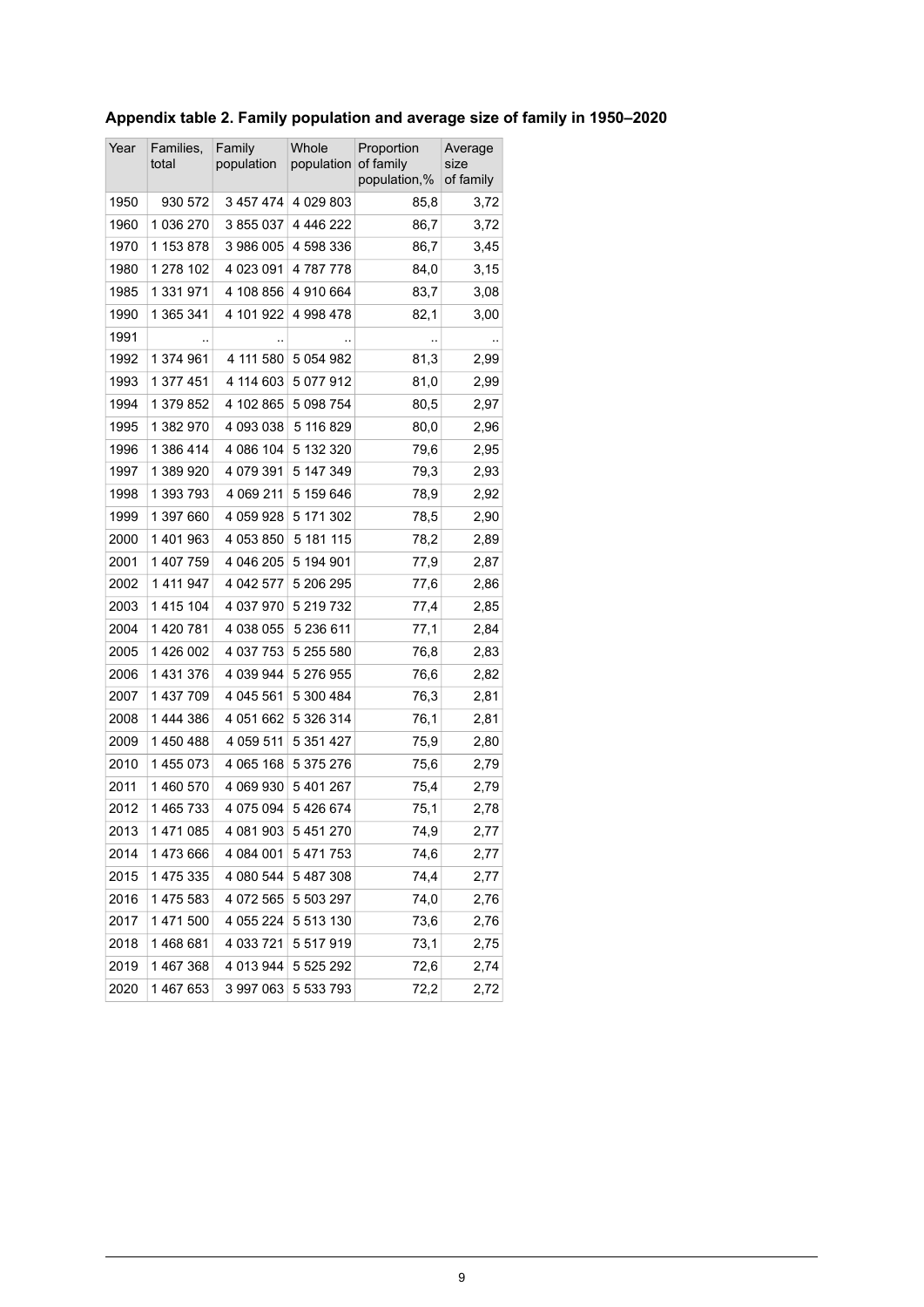| Year         | Total             | Married<br>opposite-<br>sex<br>couple<br>with<br>children | Married<br>same-sex<br>couple<br>with<br>children | Cohabiting<br>couple<br>with<br>children <sup>3)</sup> | Registered<br>partnership<br>with<br>children | Mother<br>and<br>children | Father<br>and<br>children families | Persons<br>in<br>with<br>underage<br>children            | <b>Families</b><br>with<br>children<br>aged<br>under 18 | with<br>children<br>of all<br>families.<br>$\%$ | Families Population<br>belonging<br>to families<br>with<br>children,<br>$\frac{0}{0}$ |
|--------------|-------------------|-----------------------------------------------------------|---------------------------------------------------|--------------------------------------------------------|-----------------------------------------------|---------------------------|------------------------------------|----------------------------------------------------------|---------------------------------------------------------|-------------------------------------------------|---------------------------------------------------------------------------------------|
| 1950         | 599 329           | 515 115                                                   | $\ddotsc$                                         | $\ddotsc$                                              |                                               | 74 319                    | 9895                               |                                                          | $.$ 1 341 330                                           | 64,4                                            |                                                                                       |
| 1960         | 678 046           | 601 542                                                   |                                                   |                                                        |                                               | 67 381                    | 9 1 2 3                            |                                                          | .1536464                                                | 65,4                                            |                                                                                       |
| $1970^{1}$   | 677 035           | 602 076                                                   | $\ddotsc$                                         | 5800                                                   | $\ddotsc$                                     | 61 173                    | 7986                               |                                                          | 1 345 089                                               | 58,7                                            | $\ddotsc$                                                                             |
| $1980^{2}$   | 688732            | 572 142                                                   | $\ddotsc$                                         | 32 100                                                 | $\ddotsc$                                     | 74 839                    | 9651                               |                                                          | .11163926                                               | 53,9                                            | $\ddot{\phantom{1}}$                                                                  |
| 1985         | 659 052           | 533 787                                                   | $\ddotsc$                                         | 41 458                                                 |                                               | 74 238                    | 9569                               | $\mathcal{L}$                                            | 1 136 027                                               | 49,5                                            | $\ddot{\phantom{1}}$                                                                  |
| 1990         | 640 637           | 490 999                                                   | .,                                                | 59 900                                                 | $\ddot{\phantom{a}}$                          | 78 948                    |                                    | 10 790 2 437 592 1 135 686                               |                                                         | 46,9                                            | 48,8                                                                                  |
| 1991         |                   |                                                           | $\ddotsc$                                         |                                                        |                                               |                           |                                    |                                                          |                                                         |                                                 | $\ddotsc$                                                                             |
| 1992<br>1993 | 647 571           | 479 057                                                   | $\ddotsc$                                         | 69 622                                                 | $\ddot{\phantom{a}}$                          | 86 848<br>90 267          |                                    | 12 044 2 461 470 1 152 689                               |                                                         | 47,1                                            | 48,7                                                                                  |
| 1994         | 647 123<br>643799 | 470 980<br>459 978                                        | $\ddotsc$                                         | 73 332<br>75 233                                       | $\ddotsc$                                     | 95 4 26                   |                                    | 12 544 2 460 931 1 154 566<br>13 162 2 443 563 1 152 947 |                                                         | 47,0<br>46,7                                    | 48,5<br>47,9                                                                          |
| 1995         | 639 610           | 449 241                                                   | $\ddotsc$                                         | 78 528                                                 |                                               | 98 351                    |                                    | 13 490 2 425 426 1 150 562                               |                                                         | 46,2                                            |                                                                                       |
| 1996         | 635 034           | 438 883                                                   | $\ddotsc$                                         | 82 135                                                 | $\ddotsc$                                     | 100 219                   |                                    | 13 797 2 407 133 1 146 986                               |                                                         | 45,8                                            | 47,4<br>46,9                                                                          |
| 1997         | 630 472           | 428 922                                                   | $\ddotsc$                                         | 86 176                                                 |                                               | 101 309                   |                                    | 14 065 2 389 433 1 142 337                               |                                                         | 45,4                                            | 46,4                                                                                  |
| 1998         | 625 392           | 418 883                                                   | $\ddot{\phantom{a}}$                              | 89 315                                                 |                                               | 102 767                   | 14 4 27                            | 2 367 472 1 135 233                                      |                                                         | 44,9                                            | 45,9                                                                                  |
| 1999         | 619 641           | 408 234                                                   | $\ddotsc$<br>$\ddotsc$                            | 92 819                                                 |                                               | 103872                    |                                    | 14 716 2 343 417 1 127 252                               |                                                         | 44,3                                            | 45,3                                                                                  |
| 2000         | 612 627           | 398 892                                                   |                                                   | 95 120                                                 |                                               | 103 984                   | 14 631                             | 2 317 291 1 116 687                                      |                                                         | 43,7                                            | 44,7                                                                                  |
| 2001         | 605 322           | 389 174                                                   | $\ddotsc$<br>$\ddotsc$                            | 97 738                                                 |                                               | 103 866                   |                                    | 14 544 2 288 171 1 105 988                               |                                                         | 43,0                                            | 44,0                                                                                  |
| 2002         | 598 917           | 381 340                                                   | .,                                                | 99 625                                                 |                                               | 32 103 286                | 14 634                             | 2 265 406 1 096 705                                      |                                                         | 42,4                                            | 43,5                                                                                  |
| 2003         | 595 027           | 374 940                                                   | ٠.                                                | 101 742                                                |                                               | 47 103 446                |                                    | 14 852 2 249 410 1 090 551                               |                                                         | 42,0                                            | 43,1                                                                                  |
| 2004         | 592 809           | 371 323                                                   | $\ddot{\phantom{a}}$                              | 103 214                                                |                                               | 59 103 376                | 14 8 37                            | 2 239 701 1 087 510                                      |                                                         | 41,7                                            | 42,8                                                                                  |
| 2005         | 591 528           | 368 553                                                   | $\ddotsc$                                         | 104 782                                                |                                               | 86 103 044                |                                    | 15 063 2 232 613 1 084 865                               |                                                         | 41,5                                            | 42,5                                                                                  |
| 2006         | 589 448           | 365 326                                                   | Ţ,                                                | 106 422                                                |                                               | 120 102 469               | 15 111                             | 2 223 718 1 080 728                                      |                                                         | 41,2                                            | 42,1                                                                                  |
| 2007         | 587767            | 362 884                                                   | Ω,                                                | 107 290                                                |                                               | 146 102 156               | 15 291                             | 2 216 526 1 076 522                                      |                                                         | 40,9                                            | 41,8                                                                                  |
| 2008         | 585 224           | 360 904                                                   | $\ddotsc$                                         | 107 034                                                |                                               | 187 101 717               |                                    | 15 382 2 206 209 1 071 800                               |                                                         | 40,5                                            | 41,4                                                                                  |
| 2009         | 584 172           | 358 871                                                   | $\ddot{\phantom{a}}$                              | 107 377                                                |                                               | 229 102 146               |                                    | 15 549 2 200 603 1 068 554                               |                                                         | 40,3                                            | 41,1                                                                                  |
| 2010         | 582 360           | 356 943                                                   | L.                                                | 107 368                                                |                                               | 267 101 946               |                                    | 15 836 2 193 389 1 064 470                               |                                                         | 40,0                                            | 40,8                                                                                  |
| 2011         | 580 547           | 354 567                                                   | $\ddotsc$                                         | 107 738                                                |                                               | 339 101 963               |                                    | 15 940 2 185 130 1 061 710                               |                                                         | 39,7                                            | 40,5                                                                                  |
| 2012         | 578 409           | 352 159                                                   | $\ddot{\phantom{1}}$                              | 107 751                                                |                                               | 405 102 013               |                                    | 16 081 2 176 199 1 058 664                               |                                                         | 39,5                                            | 40,1                                                                                  |
| 2013         | 575 683           | 347817                                                    | μ,                                                | 109 104                                                |                                               | 447 102 152               |                                    | 16 163 2 166 385 1 056 606                               |                                                         | 39,1                                            | 39,7                                                                                  |
| 2014         | 573 566           | 343 428                                                   | .,                                                | 110 069                                                |                                               | 524 103 115               |                                    | 16 430 2 158 867 1 055 763                               |                                                         | 38,9                                            | 39,5                                                                                  |
| 2015         | 571 470           | 339 342                                                   | $\ddotsc$                                         | 110 891                                                |                                               | 604 103 972               |                                    | 16 661 2 149 905 1 053 444                               |                                                         | 38,7                                            | 39,2                                                                                  |
| 2016         | 569 676           | 334 861                                                   | ă,                                                | 111 307                                                |                                               | 651 105 693               |                                    | 17 164 2 139 737 1 051 285                               |                                                         | 38,6                                            | 38,9                                                                                  |
| 2017         | 566 242           | 329 864                                                   | 388                                               | 111 065                                                |                                               | 345 106 939               | 17 641                             | 2 124 972 1 046 336                                      |                                                         | 38,5                                            | 38,5                                                                                  |
| 2018         | 561 965           | 324 092                                                   | 500                                               | 110 648                                                |                                               | 285 108 112               |                                    | 18 328 2 104 188 1 037 995                               |                                                         | 38,3                                            | 38,1                                                                                  |
| 2019         | 558 302           | 318 557                                                   | 593                                               | 111 006                                                |                                               | 245 108 902               |                                    | 18 999 2 083 698 1 028 030                               |                                                         | 38,0                                            | 37,7                                                                                  |
| 2020         | 556 052           | 313597                                                    | 667                                               | 111 944                                                |                                               | 219 110 017               |                                    | 19 608 2 067 576 1 020 884                               |                                                         | 37,9                                            | 37,4                                                                                  |
| Percentage   |                   |                                                           |                                                   |                                                        |                                               |                           |                                    |                                                          |                                                         |                                                 |                                                                                       |
| 1950         | 100,0             | 85,9                                                      | $\ddotsc$                                         | $\ddot{\phantom{a}}$                                   | $\ddotsc$                                     | 12,4                      | 1,7                                | $\ddotsc$                                                | $\cdot$ .                                               | $\ddot{\phantom{0}}$                            | $\cdot$                                                                               |
| 1960         | 100,0             | 88,7                                                      | $\ddot{\phantom{1}}$                              | $\cdot$ .                                              | ٠.                                            | 9,9                       | 1,3                                | $\cdot$                                                  | $\cdot$ .                                               |                                                 | $\cdot$ .                                                                             |
| 1970         | 100,0             | 88,9                                                      | $\bar{\phantom{a}}$                               | 0,9                                                    | $\ddot{\phantom{1}}$                          | 9,0                       | 1,2                                | $\cdot$                                                  | $\cdot$ .                                               | $\ddot{\phantom{0}}$                            | $\cdot$                                                                               |
| 1980         | 100,0             | 83,1                                                      | $\ddot{\phantom{1}}$                              | 4,7                                                    | ٠.                                            | 10,9                      | 1,4                                | $\cdot$                                                  | $\cdot$ .                                               | ٠.                                              | $\cdot$ .                                                                             |
| 1985         | 100,0             | 81,0                                                      |                                                   | 6,3                                                    |                                               | 11,3                      | 1,5                                | $\ddot{\phantom{a}}$                                     | .,                                                      |                                                 | $\cdot$ .                                                                             |
| 1990         | 100,0             | 76,6                                                      | $\ddot{\phantom{0}}$                              | 9,4                                                    | $\ddotsc$                                     | 12,3                      | 1,7                                |                                                          |                                                         |                                                 | $\cdot$                                                                               |
| 1991         | ٠.                |                                                           | $\ddot{\phantom{1}}$                              | $\cdot$ .                                              |                                               | $\cdot$                   |                                    | $\cdot$                                                  | $\ddot{\phantom{1}}$                                    | ٠,                                              | $\cdot$                                                                               |

#### <span id="page-9-0"></span>**Appendix table 3. Families with underage children by type in 1950–2020**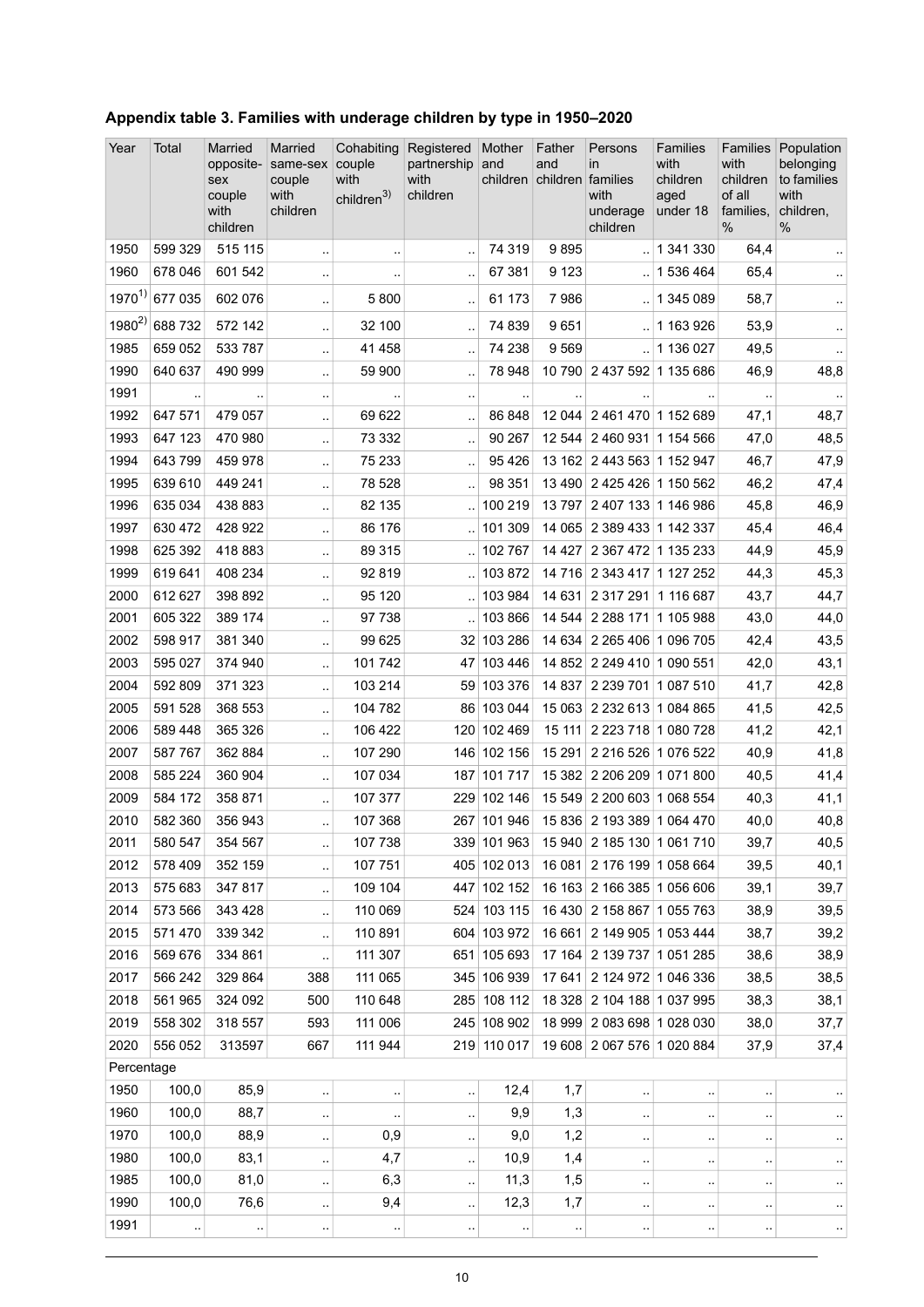| Year | Total | Married<br>opposite-<br>sex<br>couple<br>with<br>children | Married<br>same-sex<br>couple<br>with<br>children | Cohabiting<br>couple<br>with<br>children <sup>3)</sup> | Registered<br>partnership<br>with<br>children | Mother<br>and<br>children | Father<br>and<br>children families | Persons<br>in<br>with<br>underage<br>children | <b>Families</b><br>with<br>children<br>aged<br>under 18 | with<br>children<br>of all<br>families,<br>% | Families Population<br>belonging<br>to families<br>with<br>children,<br>$\%$ |
|------|-------|-----------------------------------------------------------|---------------------------------------------------|--------------------------------------------------------|-----------------------------------------------|---------------------------|------------------------------------|-----------------------------------------------|---------------------------------------------------------|----------------------------------------------|------------------------------------------------------------------------------|
| 1992 | 100,0 | 74,0                                                      | Ω,                                                | 10,8                                                   | $\ddotsc$                                     | 13,4                      | 1,9                                | $\ddotsc$                                     | $\ddot{\phantom{a}}$                                    | ÷.                                           |                                                                              |
| 1993 | 100,0 | 72,8                                                      | .,                                                | 11,3                                                   | Ţ,                                            | 13,9                      | 1,9                                | $\ddot{\phantom{a}}$                          | $\ddot{\phantom{a}}$                                    |                                              |                                                                              |
| 1994 | 100,0 | 71,4                                                      | $\ddotsc$                                         | 11,7                                                   | $\ddot{\phantom{a}}$ .                        | 14,8                      | 2,0                                | $\ddot{\phantom{a}}$                          | $\ddot{\phantom{a}}$                                    | $\ddot{\phantom{a}}$                         | $\ddotsc$                                                                    |
| 1995 | 100,0 | 70,2                                                      | ÷.                                                | 12,3                                                   | $\ddot{\phantom{0}}$                          | 15,4                      | 2,1                                | $\ddot{\phantom{0}}$                          | $\ddotsc$                                               | $\ddot{\phantom{0}}$                         | $\ddotsc$                                                                    |
| 1996 | 100,0 | 69,1                                                      | $\ddot{\phantom{a}}$                              | 12,9                                                   | $\ddot{\phantom{a}}$                          | 15,8                      | 2,2                                | ă,                                            | ٠.                                                      | à.                                           | $\ddotsc$                                                                    |
| 1997 | 100,0 | 68,0                                                      | $\ddotsc$                                         | 13,7                                                   | Ţ,                                            | 16,1                      | 2,2                                | $\ddot{\phantom{a}}$                          |                                                         |                                              |                                                                              |
| 1998 | 100,0 | 67,0                                                      | l.                                                | 14,3                                                   | $\ddot{\phantom{a}}$ .                        | 16,4                      | 2,3                                | $\bar{\nu}$                                   | $\ddot{\phantom{a}}$                                    | à.                                           | $\ddot{\phantom{a}}$                                                         |
| 1999 | 100,0 | 65,9                                                      | ă,                                                | 15,0                                                   | $\ddot{\phantom{a}}$                          | 16,8                      | 2,4                                | à,                                            | $\ddot{\phantom{a}}$                                    |                                              | ă.                                                                           |
| 2000 | 100,0 | 65,1                                                      | $\ddotsc$                                         | 15,5                                                   | $\ddot{\phantom{a}}$ .                        | 17,0                      | 2,4                                | $\ddotsc$                                     | $\ddot{\phantom{a}}$                                    | $\ddot{\phantom{a}}$                         | $\ddotsc$                                                                    |
| 2001 | 100,0 | 64,3                                                      | $\ddotsc$                                         | 16,1                                                   |                                               | 17,2                      | 2,4                                | J.                                            |                                                         |                                              | $\ddotsc$                                                                    |
| 2002 | 100,0 | 63,7                                                      | Ţ,                                                | 16,6                                                   | 0,0                                           | 17,2                      | 2,4                                | $\ddotsc$                                     | $\ddotsc$                                               |                                              | $\ddotsc$                                                                    |
| 2003 | 100,0 | 63,0                                                      | ă.                                                | 17,1                                                   | 0,0                                           | 17,4                      | 2,5                                | $\ddot{\phantom{a}}$                          | $\ddot{\phantom{a}}$                                    |                                              | $\ddotsc$                                                                    |
| 2004 | 100,0 | 62,6                                                      | $\ddotsc$                                         | 17,4                                                   | 0,0                                           | 17,4                      | 2,5                                | $\ddotsc$                                     | $\ddot{\phantom{a}}$                                    | à.                                           | $\ddotsc$                                                                    |
| 2005 | 100,0 | 62,3                                                      |                                                   | 17,7                                                   | 0,0                                           | 17,4                      | 2,5                                | $\ddot{\phantom{0}}$                          |                                                         |                                              |                                                                              |
| 2006 | 100,0 | 62,0                                                      | L,                                                | 18,1                                                   | 0,0                                           | 17,4                      | 2,6                                | $\ddot{\phantom{1}}$                          |                                                         |                                              |                                                                              |
| 2007 | 100,0 | 61,7                                                      | ă.                                                | 18,3                                                   | 0,0                                           | 17,4                      | 2,6                                | à,                                            | $\ddot{\phantom{a}}$                                    | μ,                                           | Ω.                                                                           |
| 2008 | 100,0 | 61,7                                                      | $\ddotsc$                                         | 18,3                                                   | 0,0                                           | 17,4                      | 2,6                                | $\sim$                                        | $\ddotsc$                                               | $\ddot{\phantom{0}}$                         | $\ddotsc$                                                                    |
| 2009 | 100,0 | 61,4                                                      | $\ddot{\phantom{a}}$                              | 18,4                                                   | 0,0                                           | 17,5                      | 2,7                                | $\ddot{\phantom{0}}$                          |                                                         |                                              | $\ddotsc$                                                                    |
| 2010 | 100,0 | 61,3                                                      | $\ddot{\phantom{a}}$                              | 18,4                                                   | 0,0                                           | 17,5                      | 2,7                                | $\ddotsc$                                     | $\ddotsc$                                               |                                              | $\sim$                                                                       |
| 2011 | 100,0 | 61,1                                                      | ă.                                                | 18,6                                                   | 0,1                                           | 17,6                      | 2,7                                | $\ddot{\phantom{a}}$                          |                                                         | μ,                                           | $\ddot{\phantom{a}}$                                                         |
| 2012 | 100,0 | 60,9                                                      | $\ddotsc$                                         | 18,6                                                   | 0,1                                           | 17,6                      | 2,8                                | $\sim$                                        | $\ddotsc$                                               | à.                                           | $\ddotsc$                                                                    |
| 2013 | 100,0 | 60,4                                                      | $\ddot{\phantom{a}}$                              | 19,0                                                   | 0,1                                           | 17,7                      | 2,8                                | $\ddot{\phantom{a}}$                          | $\ddot{\phantom{a}}$                                    | $\ddot{\phantom{0}}$                         | $\sim$                                                                       |
| 2014 | 100,0 | 59,9                                                      | $\ddot{\phantom{a}}$                              | 19,2                                                   | 0,1                                           | 18,0                      | 2,9                                | $\ddotsc$                                     | $\ddotsc$                                               |                                              | $\ddotsc$                                                                    |
| 2015 | 100,0 | 59,4                                                      | l.                                                | 19,4                                                   | 0,1                                           | 18,2                      | 2,9                                | ă,                                            | $\ddot{\phantom{a}}$                                    | $\ddot{\phantom{a}}$                         | $\ddotsc$                                                                    |
| 2016 | 100,0 | 58,8                                                      | $\ddotsc$                                         | 19,5                                                   | 0,1                                           | 18,6                      | 3,0                                | $\ddot{\phantom{a}}$                          | $\ddotsc$                                               | μ.                                           | $\ddotsc$                                                                    |
| 2017 | 100,0 | 58,3                                                      | 0,1                                               | 19,6                                                   | 0,1                                           | 18,9                      | 3,1                                | $\ddot{\phantom{a}}$                          | $\ddot{\phantom{a}}$                                    | $\ddot{\phantom{0}}$                         | $\sim$                                                                       |
| 2018 | 100,0 | 57,7                                                      | 0,1                                               | 19,7                                                   | 0,1                                           | 19,2                      | 3,3                                | $\ddot{\phantom{0}}$                          | $\ddot{\phantom{a}}$                                    |                                              | $\ddot{\phantom{1}}$                                                         |
| 2019 | 100,0 | 57,1                                                      | 0,1                                               | 19,9                                                   | 0,0                                           | 19,5                      | 3,4                                | ÷.                                            | $\ddot{\phantom{0}}$                                    |                                              | $\ddotsc$                                                                    |
| 2020 | 100,0 | 56,4                                                      | 0,1                                               | 20,1                                                   | 0,0                                           | 19,8                      | 3,5                                |                                               |                                                         |                                              |                                                                              |

The breakdown of the census by type of family has been revised on the basis of interview surveys (Aromaa, Cantell, Jaakkola: Avoliitto (Consensual Union) Research Institute of Legal Policy 49, Helsinki 1981). 1)

2) The breakdown of the census by type of family has been revised on the basis of the 1981 register-based material on families and cohabiting couples.

Including only cohabiting opposite-sex couples and from 2020 also cohabiting same-sex couples with common children (biological and confirmed mother). In 2020, families of the type "cohabiting same-sex couple with common children" numbered 27. 3)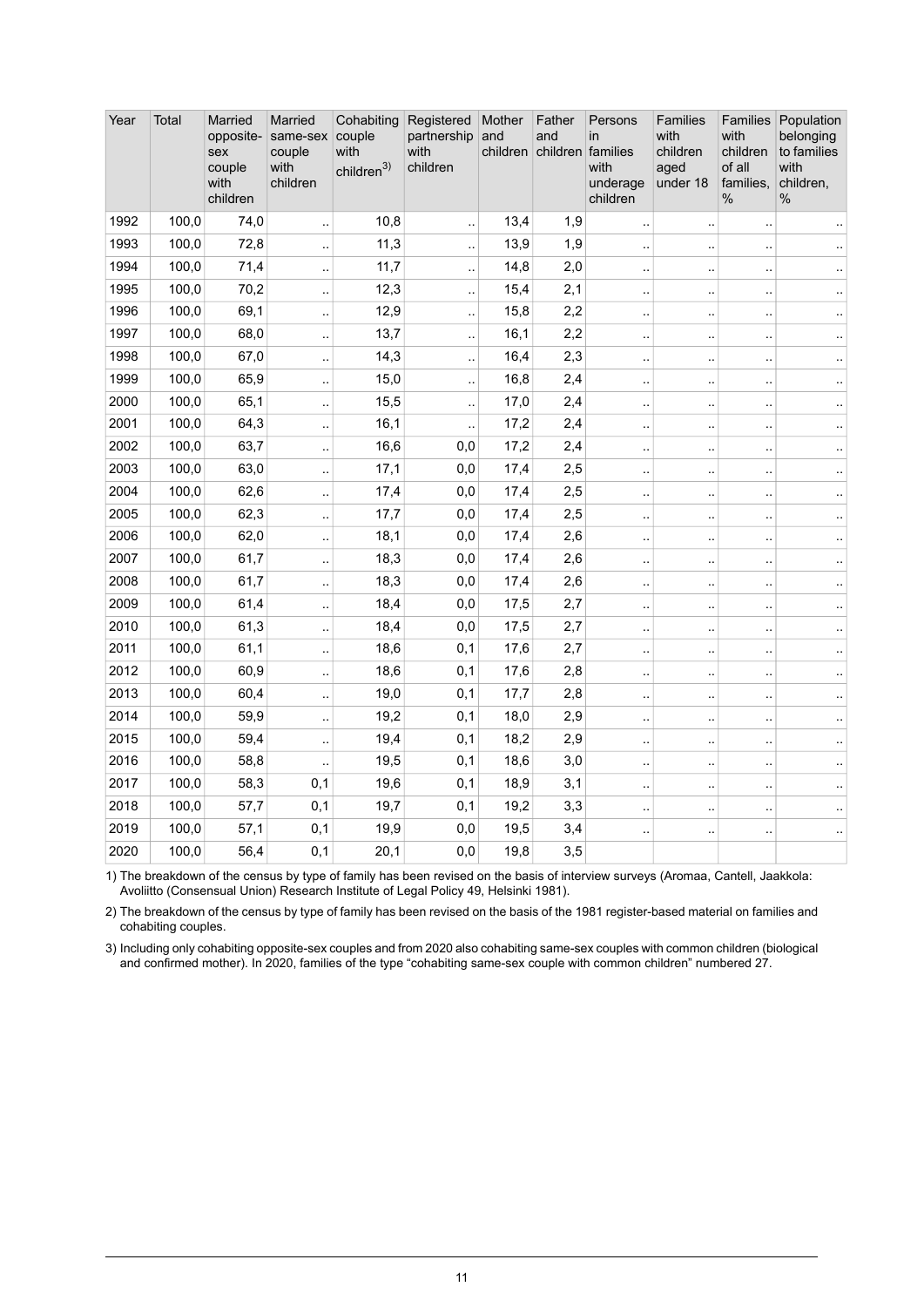<span id="page-11-0"></span>

| Appendix table 4. Reconstituted families 1990-2020 |  |  |
|----------------------------------------------------|--|--|
|                                                    |  |  |

| Year | Total                | Married<br>couple | Cohabiting<br>couple   | Reconstituted   Mother's<br>families as<br>a proportion<br>of families<br>with children,<br>% | children  | Father's<br>children | Common<br>children | Children<br>under 18 in<br>reconstituted<br>families | 'Non-<br>common'<br>children<br>as a<br>proportion<br>of children<br>of all<br>families,<br>% | Children in<br>reconstituted<br>families as a<br>proportion of<br>children of<br>all families,<br>$\%$ |
|------|----------------------|-------------------|------------------------|-----------------------------------------------------------------------------------------------|-----------|----------------------|--------------------|------------------------------------------------------|-----------------------------------------------------------------------------------------------|--------------------------------------------------------------------------------------------------------|
| 1990 | 43 5 23              | 21 115            | 22 408                 | 6,8                                                                                           | 49 822    | 7 3 3 7              | 29 178             | 86 337                                               | 5,0                                                                                           | 7,6                                                                                                    |
| 1991 | $\ddotsc$            |                   | $\ddotsc$              | $\ddotsc$                                                                                     | $\cdot$ . | $\ddotsc$            |                    |                                                      | $\ddotsc$                                                                                     |                                                                                                        |
| 1992 | 43 647               | 20 109            | 23 538                 | 6,7                                                                                           | 50 591    | 7 5 2 9              | 29 555             | 87 675                                               | 5,0                                                                                           | 7,6                                                                                                    |
| 1993 | $\ddot{\phantom{0}}$ | $\ddotsc$         | $\ddot{\phantom{a}}$ . | $\ddot{\phantom{1}}$                                                                          |           | $\cdot$ .            | $\ddotsc$          |                                                      | $\ddot{\phantom{1}}$                                                                          | $\sim$                                                                                                 |
| 1994 | 42 216               | 19 251            | 22 965                 | 6,6                                                                                           | 49 668    | 7 5 1 0              | 28 9 94            | 86 172                                               | 5,0                                                                                           | 7,5                                                                                                    |
| 1995 | 42 460               | 19 197            | 23 26 3                | 6,6                                                                                           | 50 322    | 7637                 | 29 24 2            | 87 201                                               | 5,0                                                                                           | 7,6                                                                                                    |
| 1996 | 43 100               | 19 3 68           | 23 7 32                | 6,8                                                                                           | 51 567    | 7710                 | 29 4 7 6           | 88753                                                | 5,2                                                                                           | 7,7                                                                                                    |
| 1997 | 44 219               | 19732             | 24 487                 | 7,0                                                                                           | 53 4 44   | 7 9 0 9              | 29 990             | 91 343                                               | 5,4                                                                                           | 8,0                                                                                                    |
| 1998 | 45 296               | 20 173            | 25 1 23                | 7,2                                                                                           | 55 267    | 8 0 4 2              | 30 312             | 93 621                                               | 5,6                                                                                           | 8,2                                                                                                    |
| 1999 | 47 194               | 20 5 23           | 26 671                 | 7,6                                                                                           | 58 115    | 8 1 9 1              | 30 7 23            | 97 0 29                                              | 5,9                                                                                           | 8,6                                                                                                    |
| 2000 | 47 288               | 21 315            | 25 973                 | 7,7                                                                                           | 58 550    | 8541                 | 30 931             | 98 0 22                                              | 6,0                                                                                           | 8,8                                                                                                    |
| 2001 | 48 359               | 21 846            | 26 513                 | 8,0                                                                                           | 60 272    | 8916                 | 31 086             | 100 274                                              | 6,3                                                                                           | 9,1                                                                                                    |
| 2002 | 49 294               | 22 4 31           | 26 863                 | 8,2                                                                                           | 61816     | 9 1 2 0              | 31 2 26            | 102 162                                              | 6,5                                                                                           | 9,3                                                                                                    |
| 2003 | 49 944               | 22 888            | 27 056                 | 8,4                                                                                           | 63 071    | 9 1 9 8              | 31 565             | 103 834                                              | 6,6                                                                                           | 9,5                                                                                                    |
| 2004 | 50 867               | 23 872            | 26 995                 | 8,6                                                                                           | 64 503    | 9 3 6 6              | 32 040             | 105 909                                              | 6,8                                                                                           | 9,7                                                                                                    |
| 2005 | 52 204               | 24 7 22           | 27 482                 | 8,8                                                                                           | 66 228    | 9746                 | 32 465             | 108 439                                              | 7,0                                                                                           | 10,0                                                                                                   |
| 2006 | 52 920               | 25 275            | 27 645                 | 9,0                                                                                           | 67 175    | 10 0 54              | 32 817             | 110 071                                              | 7,1                                                                                           | 10,2                                                                                                   |
| 2007 | 53 4 82              | 25 901            | 27 581                 | 9,1                                                                                           | 67 652    | 10 254               | 33 064             | 110 970                                              | 7,2                                                                                           | 10,3                                                                                                   |
| 2008 | 53 674               | 26 4 15           | 27 259                 | 9,2                                                                                           | 67 4 63   | 10 378               | 33 227             | 111 068                                              | 7,3                                                                                           | 10,4                                                                                                   |
| 2009 | 53 584               | 26 516            | 27 068                 | 9,2                                                                                           | 67 154    | 10 517               | 33 016             | 110 687                                              | 7,3                                                                                           | 10,4                                                                                                   |
| 2010 | 53 265               | 26 612            | 26 653                 | 9,1                                                                                           | 66 508    | 10 4 17              | 33 057             | 109 982                                              | 7,2                                                                                           | 10,3                                                                                                   |
| 2011 | 53 361               | 26 698            | 26 663                 | 9,2                                                                                           | 66 423    | 10 473               | 33 169             | 110 065                                              | 7,2                                                                                           | 10,4                                                                                                   |
| 2012 | 53 018               | 26 838            | 26 180                 | 9,2                                                                                           | 65 873    | 10 519               | 33 263             | 109 655                                              | 7,2                                                                                           | 10,4                                                                                                   |
| 2013 | 52 709               | 26 316            | 26 393                 | 9,2                                                                                           | 65 196    | 10761                | 33 611             | 109 568                                              | 7,2                                                                                           | 10,4                                                                                                   |
| 2014 | 52 207               | 25 673            | 26 534                 | 9,1                                                                                           | 64 859    | 10 720               | 33 588             | 109 167                                              | 7,2                                                                                           | 10,3                                                                                                   |
| 2015 | 52 251               | 25 26 6           | 26 985                 | 9,1                                                                                           | 64 810    | 10 901               | 33 513             | 109 224                                              | 7,2                                                                                           | 10,4                                                                                                   |
| 2016 | 51 636               | 24 877            | 26 759                 | 9,1                                                                                           | 64 280    | 11 045               | 33 096             | 108 421                                              | 7,2                                                                                           | 10,3                                                                                                   |
| 2017 | 51 315               | 24 690            | 26 625                 | 9,1                                                                                           | 63 798    | 11 116               | 32 855             | 107 769                                              | 7,2                                                                                           | 10,3                                                                                                   |
| 2018 | 50 717               | 24 153            | 26 5 64                | 9,0                                                                                           | 63 353    | 11 102               | 32 170             | 106 625                                              | 7,2                                                                                           | 10,3                                                                                                   |
| 2019 | 50 607               | 23 497            | 27 110                 | 9,1                                                                                           | 63 090    | 11 177               | 31 4 25            | 105 692                                              | 7,2                                                                                           | 10,3                                                                                                   |
| 2020 | 50 185               | 22 966            | 27 219                 | 9,0                                                                                           | 62 390    | 11 352               | 30 623             | 104 365                                              | 7,2                                                                                           | 10,2                                                                                                   |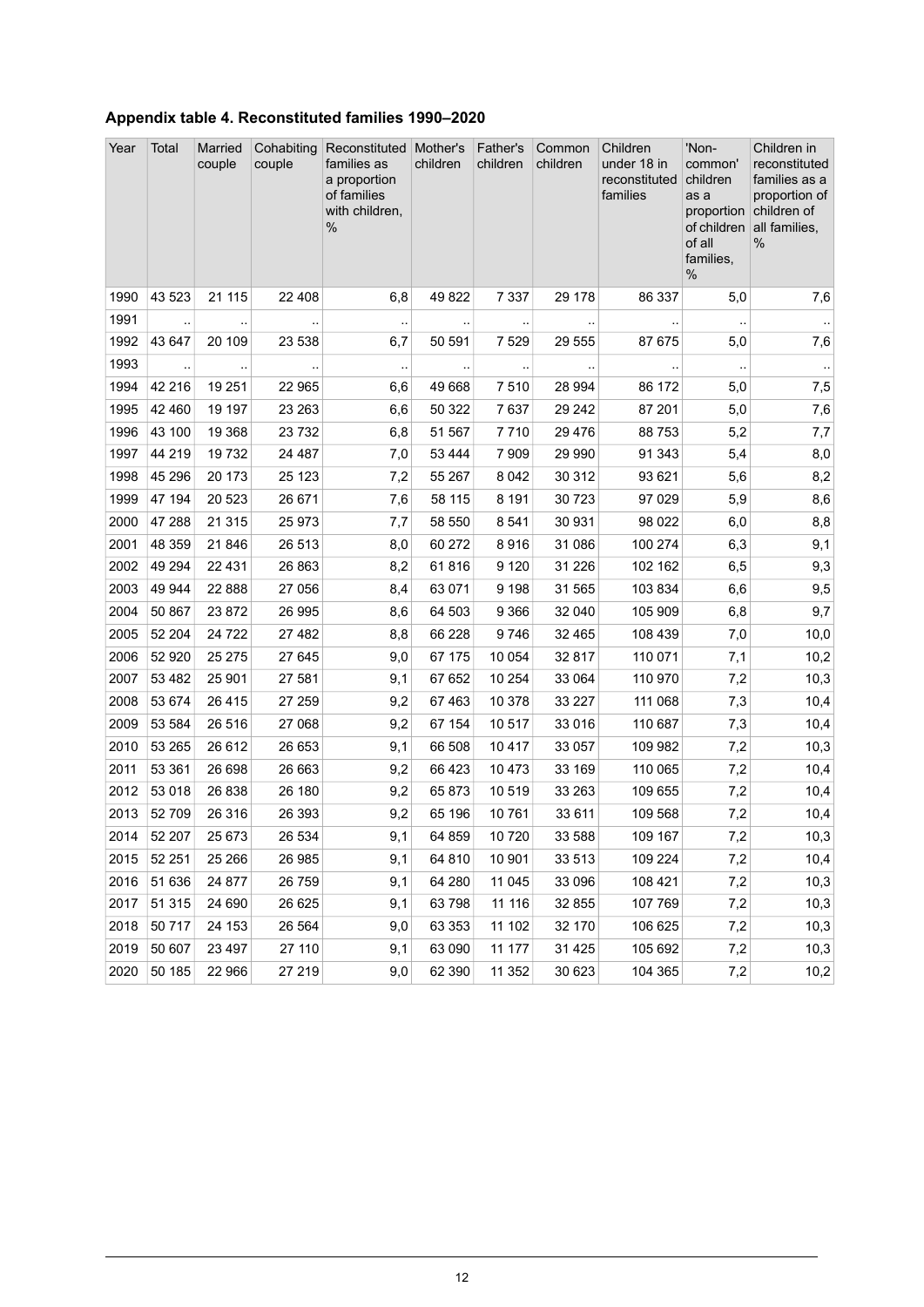## Appendix figures

#### <span id="page-12-0"></span>**Appendix figure 1. Families by type and age of wife/mother in 2020 (families with father and children by age of father)**



<span id="page-12-1"></span>1) Including 830 registered partnerships and 1961 same-sex married couples. 2) Including 229 registered partnerships and 693 same-sex married couple





1) Including 219 registered partnerships and 667 same sex married couples. 2) Including 27 same sex cohabiting couples (biological mother and confirmed mother).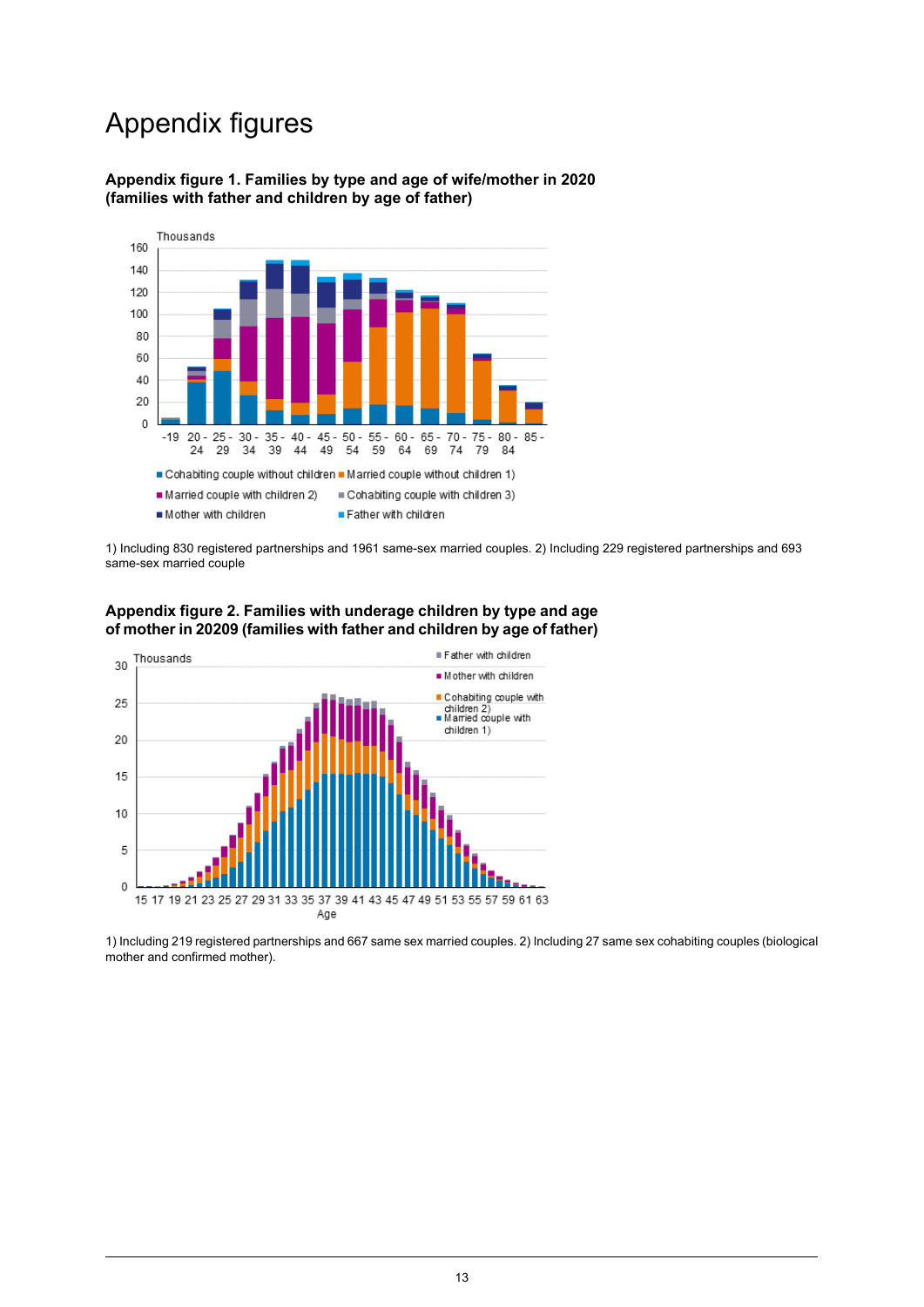<span id="page-13-0"></span>



#### <span id="page-13-1"></span>**Appendix figure 4. Families with underage children by number of children and by region in 2020, per cent**

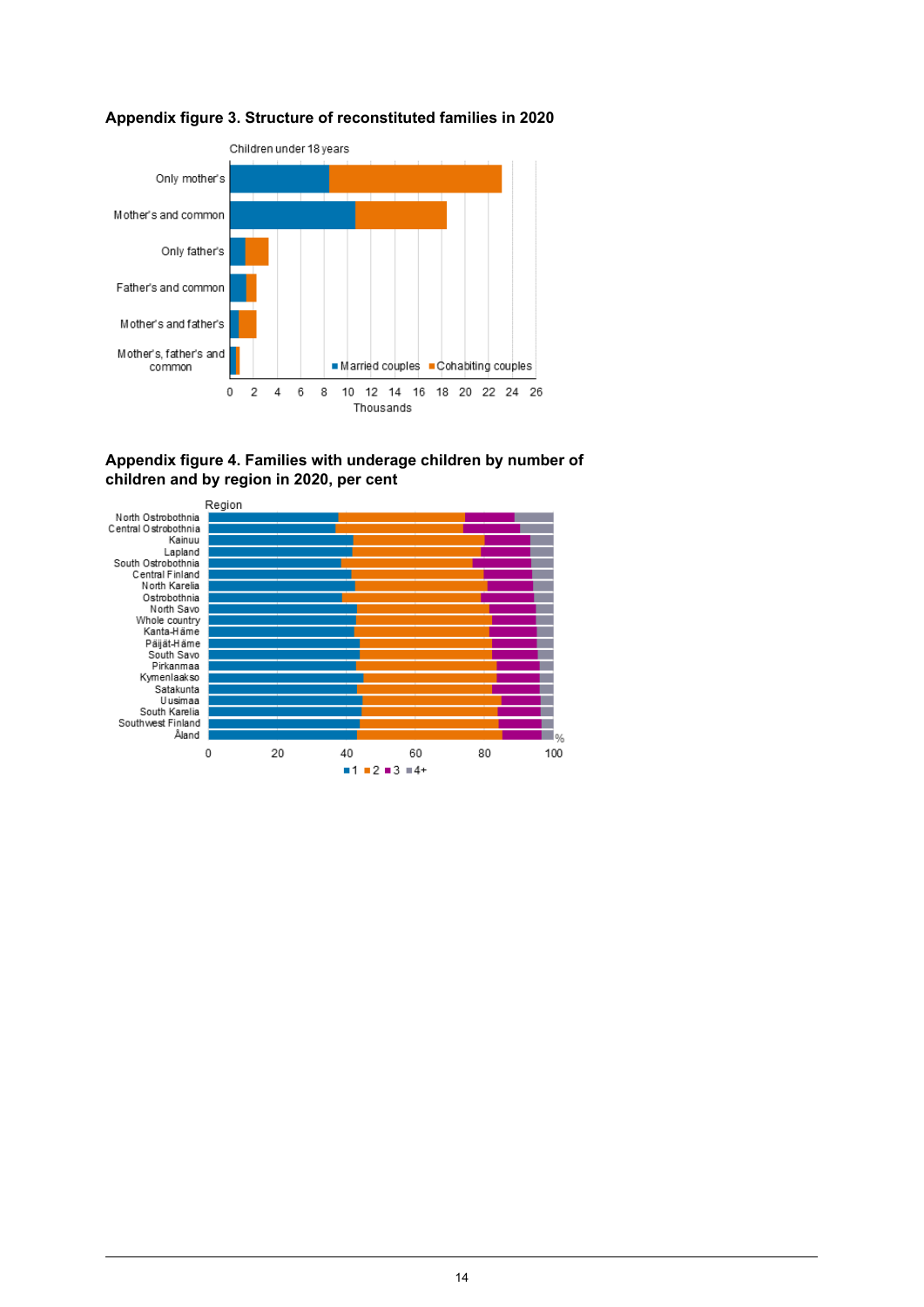## <span id="page-14-0"></span>Quality description, families 2020

### 1. Relevance of statistical information

The basic data file is the data on the population permanently resident in Finland on 31 December 2019 derived from the population information system maintained by the Digital and Population Data Services Agency and the State Department of Åland.

The last population registration was carried out in Finland on 1 January 1989. After that the Population Information System has been updated by notifications of changes. The data stored in the Population Information System are specified in the act on the Population Information System and on the certificate services of the Digital and Population Data Services Agency (21 August 2009/661). Notifications on population changes for the past year are expected by the last day of January. At the beginning of February the Digital and Population Data Services Agency supplies to Statistics Finland the population data for the turn of the year.

Statistics Finland's function is to compile statistics on conditions in society (Statistics Finland Act of 24 January 1992/48). These include also family statistics.

### **Concepts**

In the family statistics **children**, regardless of age, comprise the following personsliving with their parents:

- biological children;
- adopted children;
- biological children, adopted children and confirmed children of one of the spouses.

Foster children and children in the care of the family are not classified as children.

The definition of child has changed since 1990. A child is now defined as a person who lives with his or her parents irrespective of his or her marital status, unless the person has a spouse or children who live in the same household-dwelling unit. In 1990 only unmarried persons were counted as children. So while in 1990 widowed or divorced persons living with their parents were classified as not belonging to families, since 1992 they have been regarded as members of the family.

A **cohabiting couple** is defined as two spouseless adults of opposite sex aged 18 and over and occupying the same dwelling on a permanent basis, provided their age difference is less than 16 years and they are not siblings. In case the couple has a common child these specifications do not apply. Persons of the same sex living together are not regarded as cohabiting couples unless the household-dwelling unit consists of two women who are the biological mother of the child living in the same dwelling and the second mother confirmed for the child (Maternity Act 253/2018).

A **dwelling** refers to a room or a suite of rooms which is intended for year-round habitation; is furnished with a kitchen, kitchenette or cooking area; and has a floor area of at least 7 square metres. Every dwelling must have its own entrance. A single-family house may be entered through an enclosed porch or veranda. If a dwelling is entered through the premises of another dwelling, it is not regarded as a separate dwelling but the two constitute one dwelling.

The **dwelling population** comprises those persons who, according to the Population information system, resided permanently in dwellings at 31 December. Persons permanently institutionalised, living in residential homes and abroad and homeless people are not included in the dwelling population. Likewise, persons living in buildings classified as residential homes, whose living quarters do not meet the definition of dwelling, are not included.

The basic family population differs from the dwelling population in that it also includes those living in residential homes.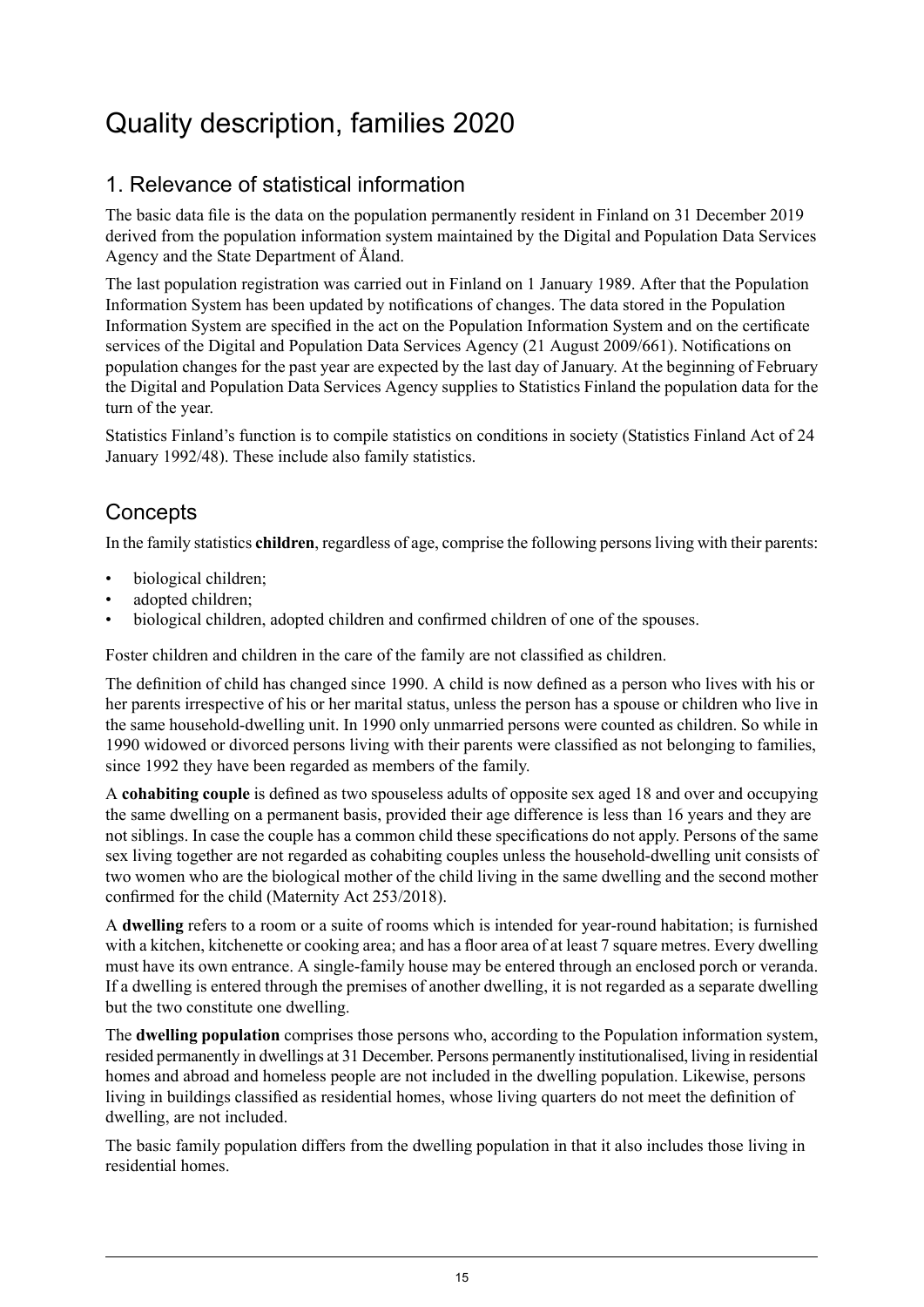A **family** consists of a married or cohabiting couple or personsin a registered partnership and their children living together; or either of the parents and his or her children living together; or a married or cohabiting couple and persons in a registered partnership without children.

Starting from 1 March 2002, same-sex couples have been able to register their partnerships. By the amendment to the Marriage Act, same-sex persons have been able to enter into marriage starting from 1 March 2017. At the same time, registration of partnerships was abolished. Along with the amendment, personsin a registered partnership can change their partnership into a marriage by making a joint notification concerning it to the Digital and Population Data Services Agency.

Persons living in the household-dwelling unit who are not members of the nuclear family are not included in the family population, even if they are related, unless they form their own family. Brothers and sisters or cousins living together are not a family and do not belong to the family population. The same applies to people who live alone or with a person of the same sex, unlessthey form a married couple or a registered partnership.

Families living in residential homes are included in the family population. In contrast, persons who live in institutions are not included.

A family can consist of no more than two successive generations. If the household-dwelling unit comprises more than two generations, the family is formed starting from the youngest generation. This means, for example, that a mother-in-law or father-in-law living with their child's family will not be included in the family population unless they live together with their spouse, in which case the old couple form their own family.

A family with underage children refers to a family which has at least one child aged under 18 living at home.

Family members are grouped by family status as follows:

- spouse, no children;
- spouse with children;
- cohabiting partner, no children;
- cohabiting partner with children;
- partner in a registered partnership, no children;
- partner in a registered partnership with children;
- father/mother without spouse;
- child.

In the family statistics children comprise all persons, regardless of age, who live with their parents, or the spouse's biological, adopted or confirmed children. Foster children and children in the care of the family are not classified as children.

**A family with underage children** is a family comprising at least one child aged under 18 living at home.

**A household-dwelling unit** consists of the permanent occupants of a dwelling. Persons who, according to the Population Information System, are institutionalised, homeless, abroad, or registered as unknown, do not constitute household-dwelling units. Additionally, personsliving in buildings classified asresidential homes do not form household-dwelling units if their living quarters do not meet the definition of a dwelling.

When tabulating same-sex married couples or registered partnerships together with married or cohabiting couples of opposite sexes, a man refers to the older partner of a same-sex married couple or a registered couple.

**The number of children** refers to the number of children who are living at home and have the status of a child.

The number of children in families with underage children refers to the number of children aged under 18 living at home.

In **a reconstituted family**, a child aged under 18 is a child of only one of the spouses. Not all the children aged under 18 in the family are common children.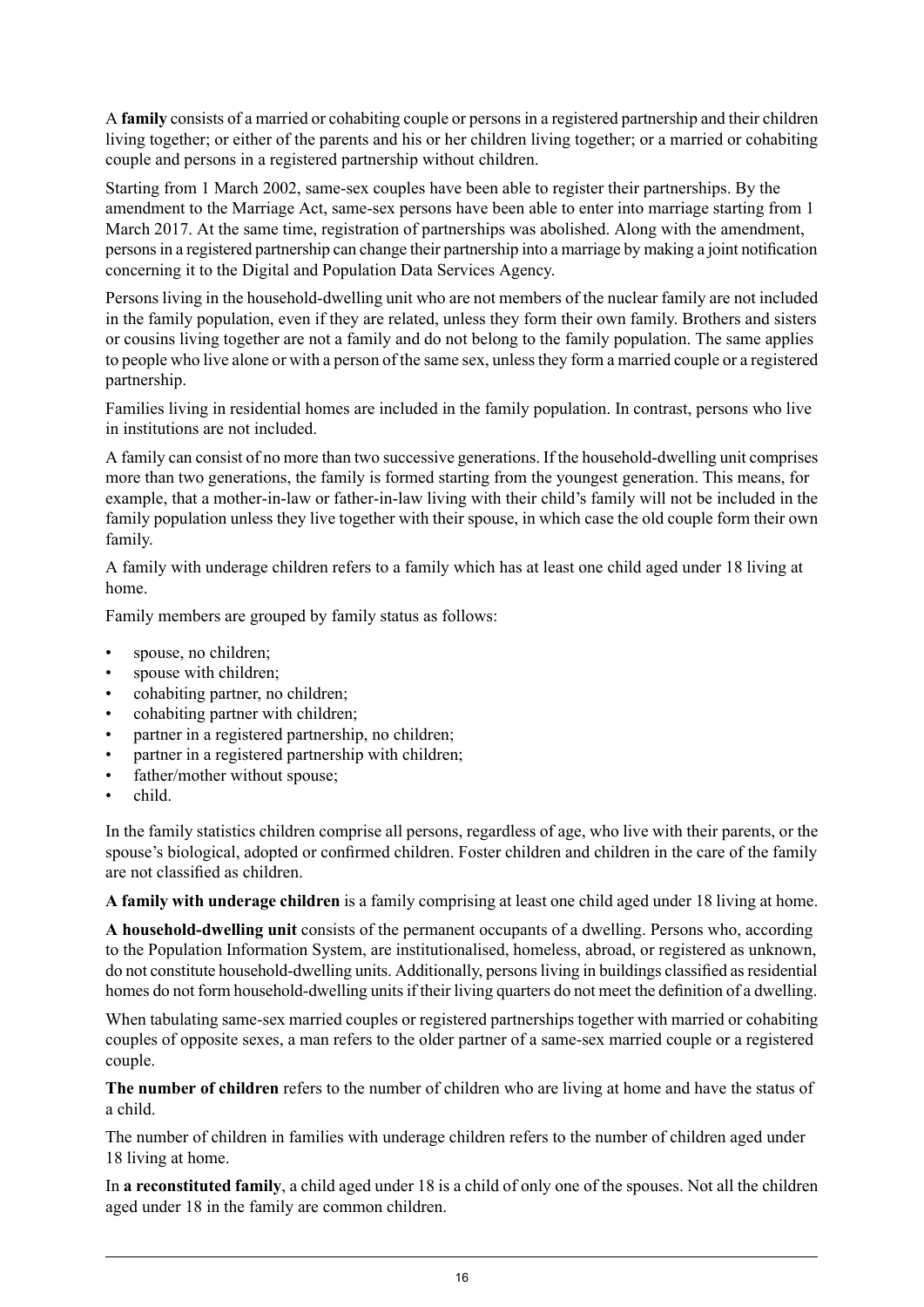A **spouse** refers to either a married or cohabiting partner or one of the partners of a registered partnership, unless otherwise indicated in the context.

Families are grouped into the following **family types**:

- married opposite-sex couple without children;
- married same-sex couple without children;
- cohabiting opposite-sex couple without children;
- married opposite-sex couple with children;
- married same-sex couple with children;
- cohabiting opposite-sex couple with children;
- cohabiting same-sex couple with common children (biological mother and confirmed mother)
- registered male couple without children;
- registered male couple with children;
- registered female couple without children;
- registered female couple with children;
- mother with children;
- father with children.

A married or cohabiting couple without children refers to a couple who has never had any children or whose children no longer live with their parents. 'Cohabiting couple with children' contains couples who have common children and also couples whose children are not common.

For reasons of data protection, marriages of same-sex couples and registered partnerships are classified together with marriages of opposite sexes in municipal tables.

When tabulating same-sex married couples or registered partnerships together with married or cohabiting couples opposite sexes, **wife** refers to the younger partner of a same-sex married couple or a registered couple.

**A man with a family** is a married or cohabiting partner, a father with children and both partners of a registered male couple.

**A woman with a family** is a married or cohabiting partner, a mother with children and both partners of a registered female couple.

### 2. Methodological description of survey

The computer program classifies persons on the basis of their permanent place of residence code into household-dwelling units. The record of each person permanently residing in the dwelling includes the personal identification codes of his or her parents, spouse and children. By comparing them the program forms the families.

Before 1990, cohabiting couples were solely inferred with the help of common children. Since year 1992 inferences have been made using a revised program. After joining married couplesin the household-dwelling units, this program identifies as cohabiting partners persons who live in the same dwelling, do not have a spouse, are aged 18 or over, and are of the opposite sex, provided that they are not siblings and their age difference is not more than 15 years. These rules do not apply to cohabiting couples with common children.

According to the former concepts, a sole-supporter mother with whom a man of suitable age is residing will be classified as a cohabiting couple. Likewise, the daughter of a family and a man of suitable age possibly residing with the family now form a cohabiting couple.

The new Maternity Act entered into force on 1 April 2019, according to which a child can have two mothers, a biological mother and a confirmed mother (253/2018). In family statistics, a cohabiting couple of two women is now also regarded as a cohabiting couple if they have common children. .

The inference of families is made difficult by the fact that the population information system is unable to distinguish between subtenants and the rest of the family. According to the reliability study of the 1990 census, there were lessthan 20,000 subtenantsin Finland at that time and nothing indicated that the amount would be growing. Hence, any inferences where the subtenant is identified as the cohabiting partner of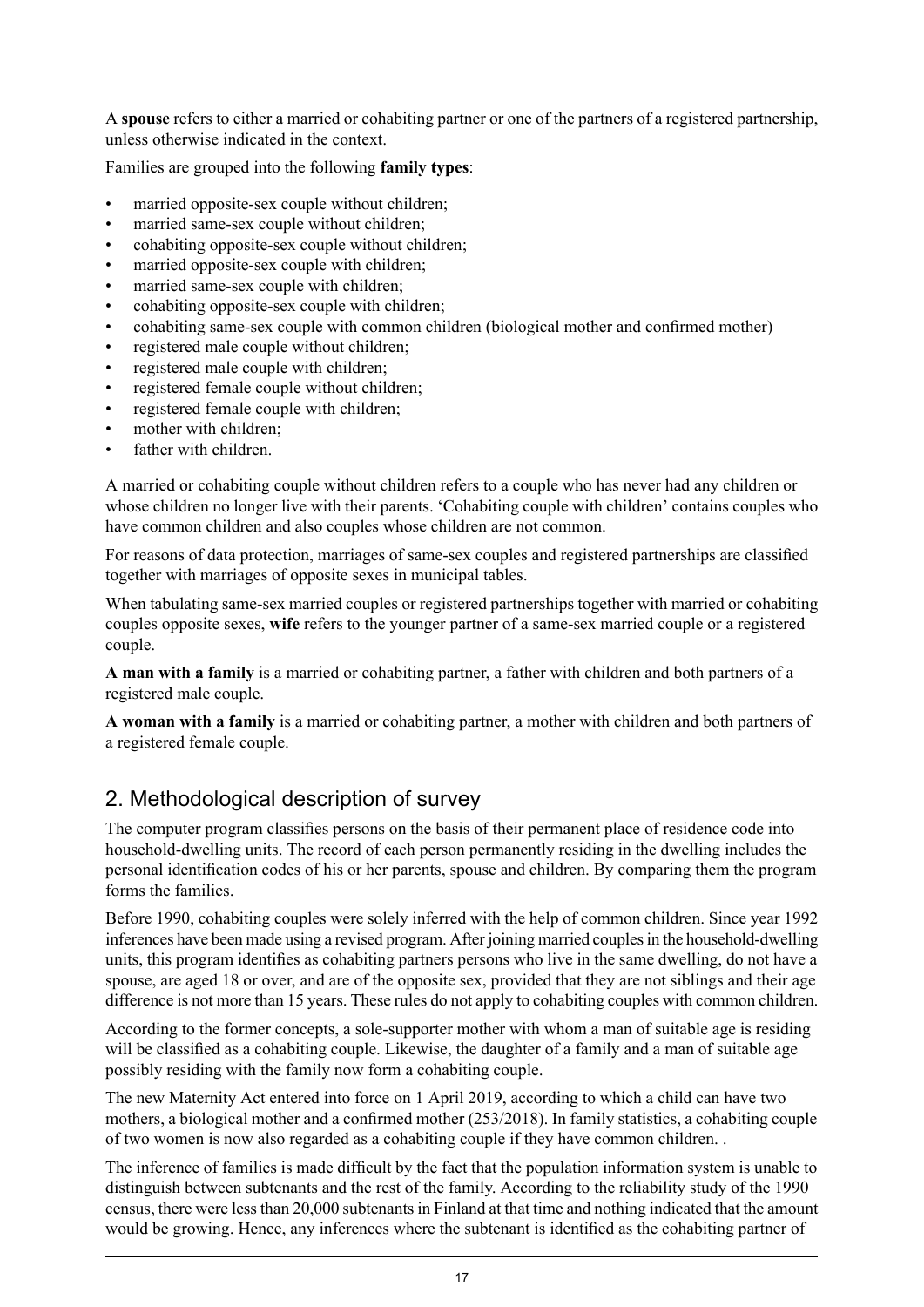the landlord/lady cannot amount to any considerable number, as the precondition is that the subtenant is of a suitable age and a different sex from the spouseless landlord/lady.

If there is more than one suitable candidate, the program selects the person closest in age. If there are more than four persons without a spouse, the program does not classify them as cohabiting couples.

Families are not formed from institutionalised persons.

### 3. Correctness and accuracy of data

Family statisticians in Finland are privileged in that they have access to a population information system in which each person has, besides his or her personal identification code, also a domicile code, which tells the dwelling where he or she lives. Family statistics can be compiled from the entire population on an annual basis and quickly without burdening people with costly enquiries. Besides Finland, Denmark is the only other country where this is possible.

The inference of families from the population information system causes problems, mainly in two respects:

1. Only persons who are registered as domiciled in the same dwelling can be linked as a family.

2. Cohabiting couples (marriage-like relationship) will have to be inferred.

1. According to international concept definitions, the family can also be formed on the basis of the official place of residence, as is done in Finland. However, the families where one of the spouses is registered as domiciled in another locality, due to work, for example, will not be entered in the statistics as complete although he or she spends the weekends and vacations with the rest of the family. Likewise, a couple may reside together, although one of them is still registered as domiciled in some other place, with his or her previous spouse, for example.

In Finland the majority of people do, however, live in the place where they are registered as domiciled. In general, the Population Information System can be considered very exhaustive as regards persons. In order that a person obtains a personal identity code, he or she has to be registered in the Population Information System. It is practically impossible to live in Finland without a personal identity code. A personal identity code is needed so that one can work legally, open a bank account, have dealings with authorities and so on. It can be safely assumed that Finland cannot have any substantial numbers of 'moonlighters' who receive their pay in cash for periods of over one year, for example. As a rule staying in Finland for at least one year is the prerequisite for registering into the population of Finland.

After the abolishment of yearly checking of domicile registers in 1989 the Population Information System has been maintained only by notifications of changes to population information. Their correctness is determined by a reliability survey made on the addresses in the Population Information System.

The Digital and Population data services Agency have charged Statistics Finland with the task of conducting sample surveys on correctness of address information. Around 11,000 people are asked whether their address in the Population Information System is correct. In the most recent survey in 2012, the address was correct for 98.9 per cent of the respondents.

In May 2020, the Digital and Population Data Services Agency changed the municipality of residence into unknown for around 10,000 persons. These were persons whose location had been unspecified for at least two years and who have had no known place of residence since 1 January 2017. When compiling the official population, Statistics Finland has made removals to the population with a municipality of residence from the data of the Population Information System since 2010. A total of 15,555 persons who have probably moved abroad were removed after analyses from the population data derived from the Population Information System for the end of 2019.

In 2020, altogether 9,545 persons were removed from the population with a municipality of residence when compiling the official population. The number is lower than in the previous years due to a correction made to the household-dwelling population by the Digital and Population Data Services Agency in May 2020. The removed persons are mainly foreign citizens whose address was unknown and who have not received earned income, capital income, entrepreneurial income, unemployment benefit, pension income,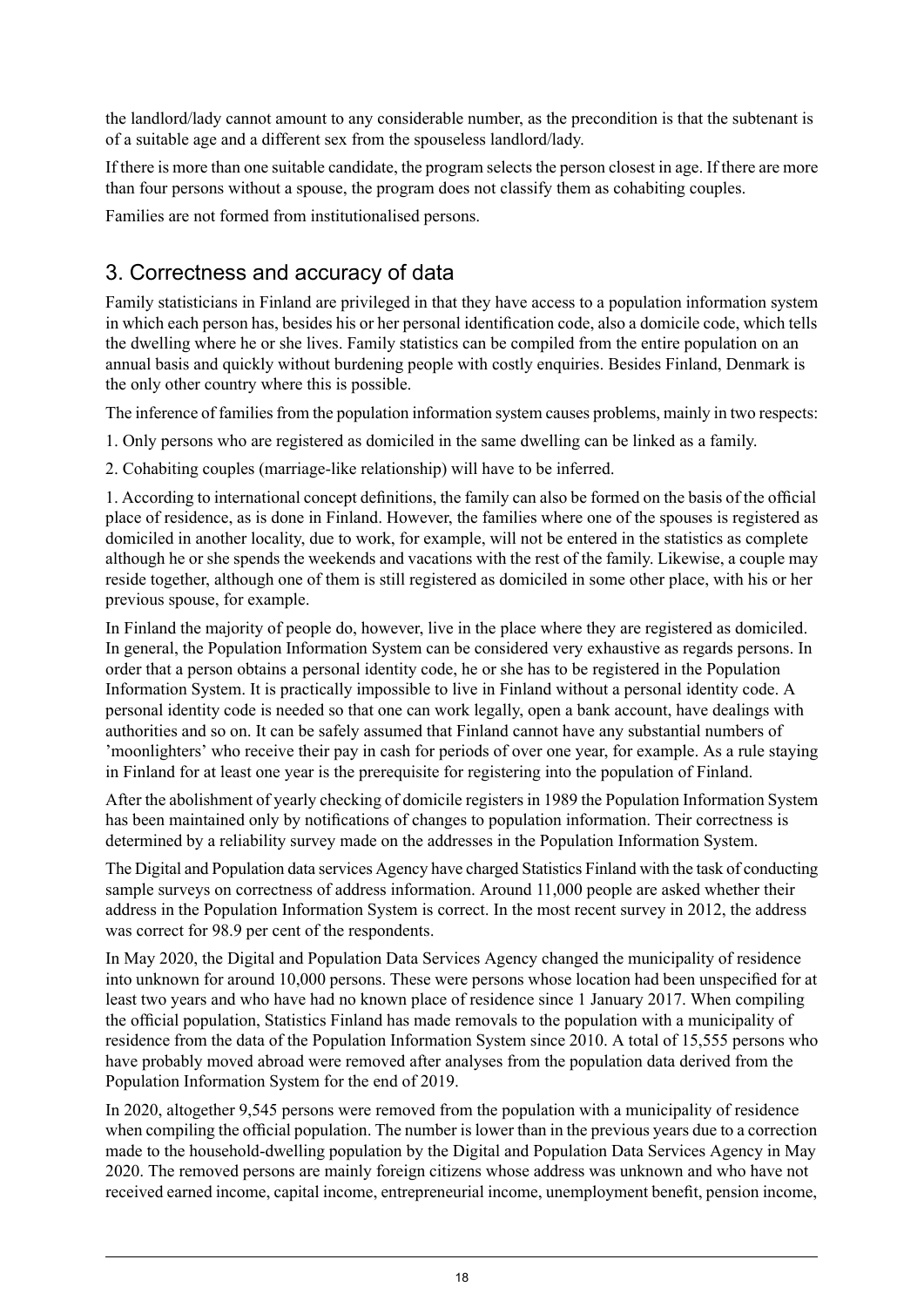income support or compensation from sickness insurance between 2018 and 2019. They do not have earned income recordings in the Incomes Register for 2020 either.

The inference of cohabiting couples as regards the young has improved, thanks to the new Municipality of Residence Act. Unlike before, students may now register as domiciled in the locality where they are studying.

2. Inferring a marriage-like relationship from the population information system is more problematic. One alternative is not to enter childless cohabiting couples in the statistics at all and to link cohabiting couples only with the help of common children. But since statistics are supposed to give as truthful a picture of society as possible, we will surely get closer to the truth by inferring cohabiting couples on the basis of a common address than by leaving them out of the statistics altogether.

The program is also bound to infer non-existing cohabiting couples. On the other hand, it does not classify as cohabiting couples persons aged under 18, nor does it classify those whose age difference is over 15 years as such. The number of cohabiting couples inferred with the help of the program is, however, very close to the figures obtained by interview surveys conducted before the inference was started.

In 1989 cohabiting couples were obtained by a separate interview survey. The interview focused on persons, not families. The question was only posed to persons whose marital status was 'not married'. On the basis of the sample, it was estimated that there were 372,000 cohabiting persons aged 15-64 in Finland. In the family statistics for the following year 370,000 persons were classified on the basis of their addresses as cohabiting persons aged 18-64. However, some of these persons had the marital status 'married'. According to the samples, the number of cohabiting persons grew at an annual rate of some 20,000 at the end of the 1980s.

By taking into consideration the differences in age limits and the importance of the marital status in the inference of cohabiting couples, it may be observed that, by inference, the number of cohabiting couples is slightly smaller than the real situation measured by samples. The inference of cohabiting couples does, however, convey a good enough picture of the family structure of opposite-sex couples in Finnish society.. Hence it helps us to monitor the trend in families and to examine different types of families as larger groups. Certain caution should, however, be exercised in making unit-level inferences on the basis of these couples.

### 4. Timeliness and promptness of published data

Statistics Finland dates the population at the turn of the year as at the last day of the year. Since 1999 the regional division used has been that of the first day of the following year. Thus the municipalities that unite on the first day of the new year are already combined in the statistics on the last day of the previous year. Where necessary, statistics at the turn of year can also be produced with the municipality division before the unification.

### 5. Accessibility and transparency/clarity of data

The first family statistics are available from the 1950 and 1960 population censuses. From 1970 onwards population censuses have been conducted every five years. In addition, family data have been published in the years 1977, 1978, 1982, 1984 and 1987. Since 1992 family statistics have been compiled yearly. The Families publication has been produced yearly from 1994. Since 2009 publication has been produced only in electronic form.

In the census years data have been combined for families on employment, income, housing, and so on. In other years only demographic data on families are available.

From 1980 to 1989, a yearly review based on a sample of around 10,000 persons was conducted on those living in consensual union in connection with the Labour Force Survey.

From 1870 to 1930 a population census based on person questionnaires was made in major towns every ten years. Some information about household-dwelling units is available from these censuses.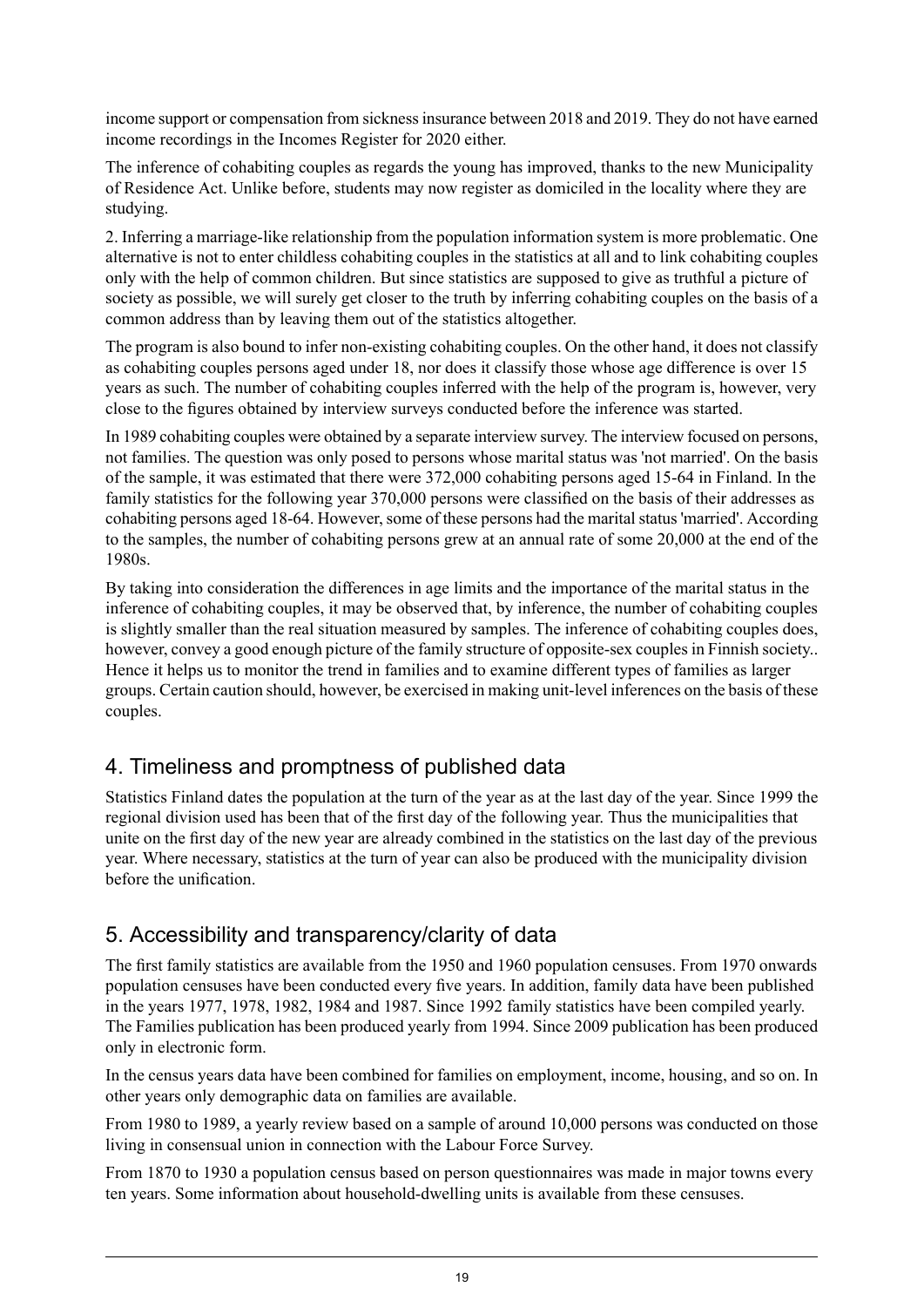Basic family data are available in electronic form by municipality or with larger regional divisions than municipality in Statistics Finland's free 'Population' online service on the internet at: [http://www.stat.fi/tup/tilastotietokannat/index\\_en.html](http://www.stat.fi/tup/tilastotietokannat/index_en.html)

General information and long time series on the families of the whole country can be obtained from the home page of Families at: [http://www.stat.fi/til/perh/index\\_en.html](http://www.stat.fi/til/perh/index_en.html)

The chargeable information service contains more specified information about the families by sub-area of municipality, for example. More information about the service can be found at: <http://www.stat.fi/tup/vaestotilastopalvelu/index.html> (in finnish only)

More information about Statistics Finland's chargeable services is available at: [http://www.stat.fi/tup/tilastotietokannat/index\\_en.html](http://www.stat.fi/tup/tilastotietokannat/index_en.html).

### 6. Comparability of statistics

Family data are not fully comparable before and after 1990, when cohabiting couples were first concluded on the basis of their living together. For the Families publication, family distributions, inclusive of cohabiting couples without common children, were estimated using the sample surveys for the whole country for the years 1960 and 1970. The figures for 1980 and 1985 were extracted from the original data with the new classification. Inclusion of cohabiting couples in the statistics increases the number of families and at the same time decreases the number of one-parent families, because some of the parents are cohabiting with their new spouses.

The fact that the marital status of the person classified with the status of a child has not been limited after 1990 also increases the number of families. Now a divorced person who comes back to live with his or her mother forms a family with the mother, while earlier the mother and the child were recorded as being outside the family population.

### 7. Coherence and consistency/uniformity

The figures of demographic family statistics differ somewhat from the family figures of population censuses. In these census statistics the concept is household-dwelling population, whereby the families whose dwellings do not fulfil the criteria for a dwelling are excluded from statistic on family.